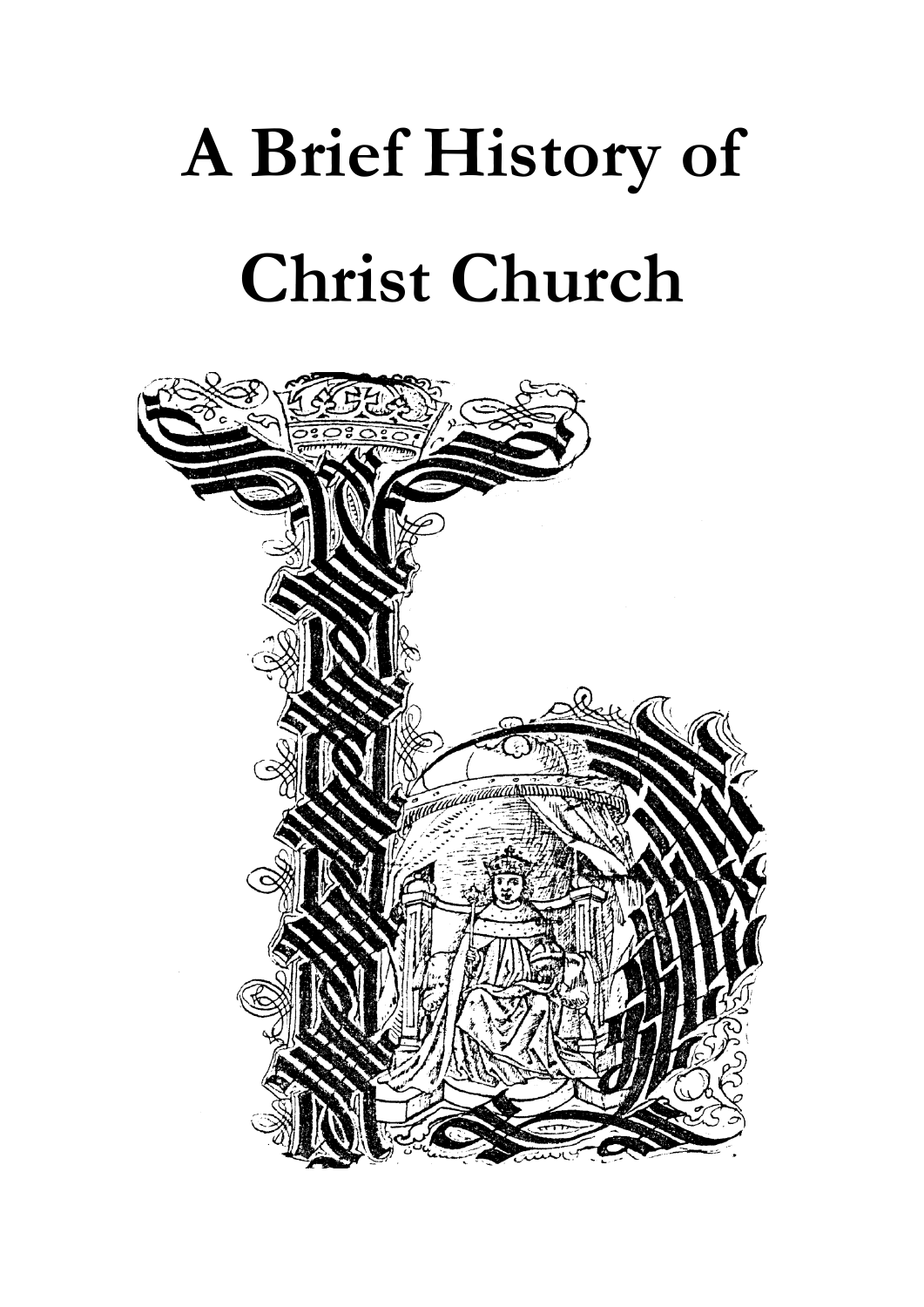### **MEDIEVAL PERIOD**

Christ Church was founded in 1546, and there had been a college here since 1525, but prior to the dissolution of the monasteries, the site was occupied by a priory dedicated to the memory of St Frideswide, the patron saint of both university and city.

St Frideswide, a noble Saxon lady, founded a nunnery for herself as head and for twelve more noble virgin ladies sometime towards the end of the seventh century. She was, however, pursued by Algar, prince of Leicester, for her hand in marriage. She refused his frequent approaches which became more and more desperate. Frideswide and her ladies, forewarned miraculously of yet another attempt by Algar, fled up river to hide. She stayed away some years, settling at Binsey, where she performed healing miracles. On returning to Oxford, Frideswide found that Algar was as persistent as ever, laying siege to the town in order to capture his bride. Frideswide called down blindness on Algar who eventually repented of his ways, and left Frideswide to her devotions.

Frideswide died in about 737, and was canonised in 1480. Long before this, though, pilgrims came to her shrine in the priory church which was now populated by Augustinian canons. Nothing remains of Frideswide's nunnery, and little of the Saxon church - perhaps a few stones - but the cathedral and the buildings around the cloister are the oldest on the site. Her story is pictured in cartoon form by Burne-Jones in one of the windows in the cathedral. One of the gifts made to the priory was the meadow between Christ Church and the river; Lady Montacute gave the land to maintain her chantry which lay in the Lady Chapel close to St Frideswide's shrine.

Of the various buildings which compose Christ Church, the oldest is the  $12<sup>th</sup>$ -century collegiate cathedral, originally the conventual church of St Frideswide's priory. Almost as ancient as the cathedral, and on its southern side, is the Chapter House, part Norman but mainly 13<sup>th</sup>, its interior stone walls now clad in a protective covering suggestive of tiles. It contains the diocesan treasury and the cathedral shop. The cloister was rebuilt in about 1499, and the former monastic refectory, which forms the southern boundary of the cloister, housed the college library from 1561. After the New Library opened in the 18<sup>th</sup> century, the refectory building was converted into residential rooms. This nucleus of ancient priory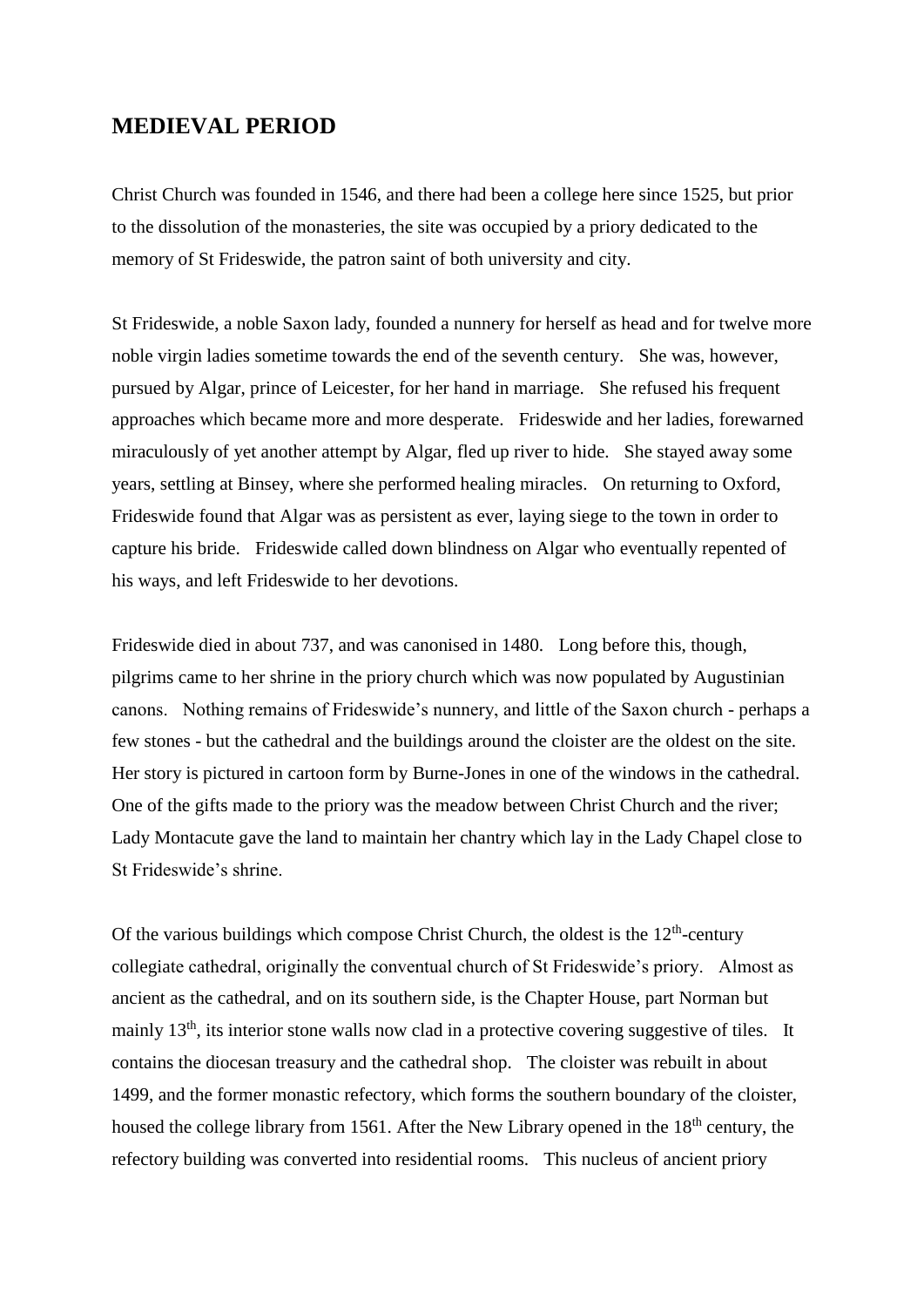buildings, much restored and altered, is all that escaped demolition when, in 1525, Wolsey set about his ambitious scheme for Cardinal College.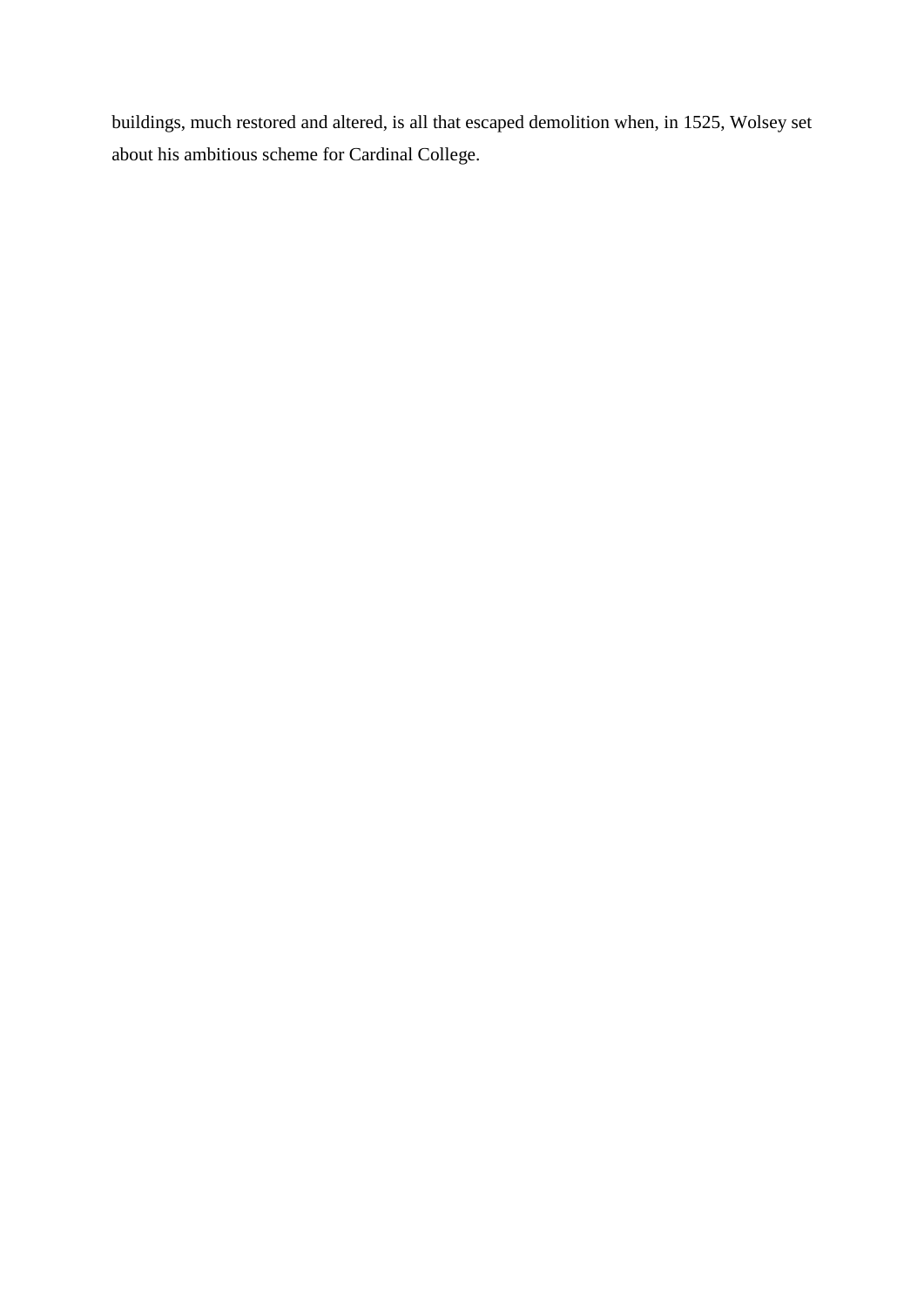#### **EARLY DAYS**

Christ Church was the thirteenth of the present Oxford colleges to be founded. The foundation was a complicated process and took, in effect, 21 years to complete. In 1524, Cardinal Thomas Wolsey obtained a bull from the Pope for the dissolution of the Augustinian St Frideswide's priory which occupied this south-east quadrant of the city. The area around the priory was then occupied by private houses, inns, churches, the Oxford Jewry, and Canterbury College (one of the monastic colleges which was used by the monks of Christ Church, Canterbury). The demolition of all the buildings on the site began in 1525, with the construction of the new Cardinal's College, as it was originally called, taking place on a grand scale as areas were cleared. Wolsey, however, fell from power in 1529, leaving his magnificent scheme unfinished. His plan centred upon the great Gothic quadrangle known as Tom Quad which, measuring 264 by 261 feet, is the largest in Oxford. Three sides of the Great Quadrangle were virtually finished, but only the foundations of the chapel which Wolsey intended for its north side were visible. Still, Wolsey had taken care of the physical well-being of his students: the Hall - the work of two of the greatest craftsmen of the time; the mason Thomas Redman and the glazier James Nicholson - and the kitchen were both complete by 1529, and have not been fundamentally altered since although the great hammerbeam roof in the Hall had to be replaced in the  $18<sup>th</sup>$  century after a fire caused by choristers attempting to burn the Christmas decorations in the fireplace. Wolsey laid down a constitution for his new college which allowed for 100 'canons' - soon to become known as Students, including masters and undergraduates. But he left behind neither a library nor a new residence for the head of his college, and his aim to have links with new schools across the country was never realised.

After Wolsey's fall and death, Henry VIII soon took over the fabric and endowments of Wolsey's foundation and re-designated them 'King Henry VIII's College'. An extraordinary, 'limbo' institution, it led an undistinguished life until 1546 when Henry designated the former priory church as Christ Church cathedral of the new Henrician diocese of Oxford, and as the chapel of the new college of Christ Church. A new endowment, completely different from that of Cardinal College, was made in the Charter of Dotation (11 December 1546), but the foundation charter (4 November 1546) laid down only the cathedral establishment, and Henry died before statutes for his new and unique foundation could be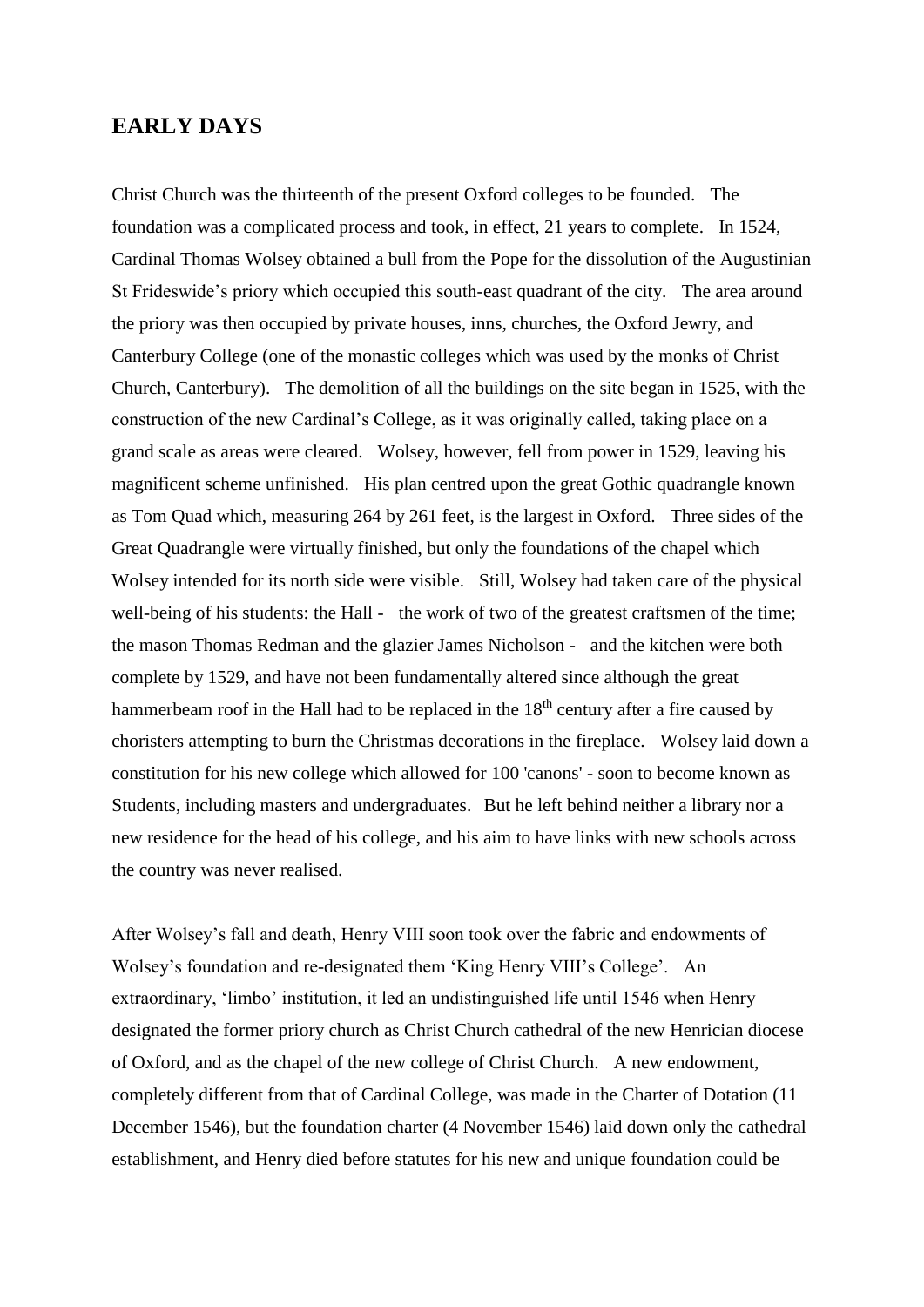drawn up.

Christ Church soon established a method for its own administration, but the style of its foundation was completely different from that of other colleges with their masters, fellows, and undergraduates. Christ Church, as a joint cathedral/college foundation, had and has a Church of England dean at its head, with most of the cathedral canons taking an active part in the college's daily life. In fact, until the middle of the nineteenth century, the Dean and Chapter *were* the governing body of the college as well as the cathedral. Christ Church did not, though, have fellows; instead it had a body of 100 Students. The Students were ranked in two classes of discipuli (junior Students still reading for their BAs), two ranks of philosophiae (Students finishing their BAs and taking their MAs), and a single rank of theologiae (the most senior Students). All of these men received a stipend from the endowment which increased as they climbed the scale of seniority. Of course, not all Students climbed right to the top; there were certain conditions one had to fulfil if one wanted to receive the stipend: a Student had to take degrees within a reasonable timescale, he had to remain single (only the canons and the dean could be married), he had to take holy orders, and he could not take a position which paid a living wage. Students were not obliged to do anything, nor did they have to stay; many men had careers lined up in the church, in law, or in government; others had country estates to run, and still others joined the military. And so, as young men gained their degrees and left college, there were spaces for new people to fill the ranks. At the very beginning, it would seem that there was no intention to have conventional, fee-paying undergraduates, but these appeared straight away; 4 commoners turned up in 1546, 9 in 1547 and, by the beginning of the 1550s, they were arriving in a steady stream.

Under Edward VI, Mary I and Elizabeth I, Christ Church shared in the fates of the English church; under Edward, the continental reformer Peter Martyr Vermigli was nominated to the Regius Chair of Divinity, and took up residence with his wife, both departing, along with the first dean, Richard Cox, who was an ardent Protestant, on the accession of Mary. Richard Marshall, a Catholic, took Cox's place as dean and was charged by Cardinal Pole to exhume and dispose of the body of Peter Martyr's wife. Marshall did as he was told, and Katherine Martyr's bones remained in the dung-heap behind the deanery until 1560 when they were reburied, along with the newly discovered bones of St Frideswide. Marshall presumably also oversaw the degradation of Archbishop Cranmer which took place in Christ Church on 14 February 1555.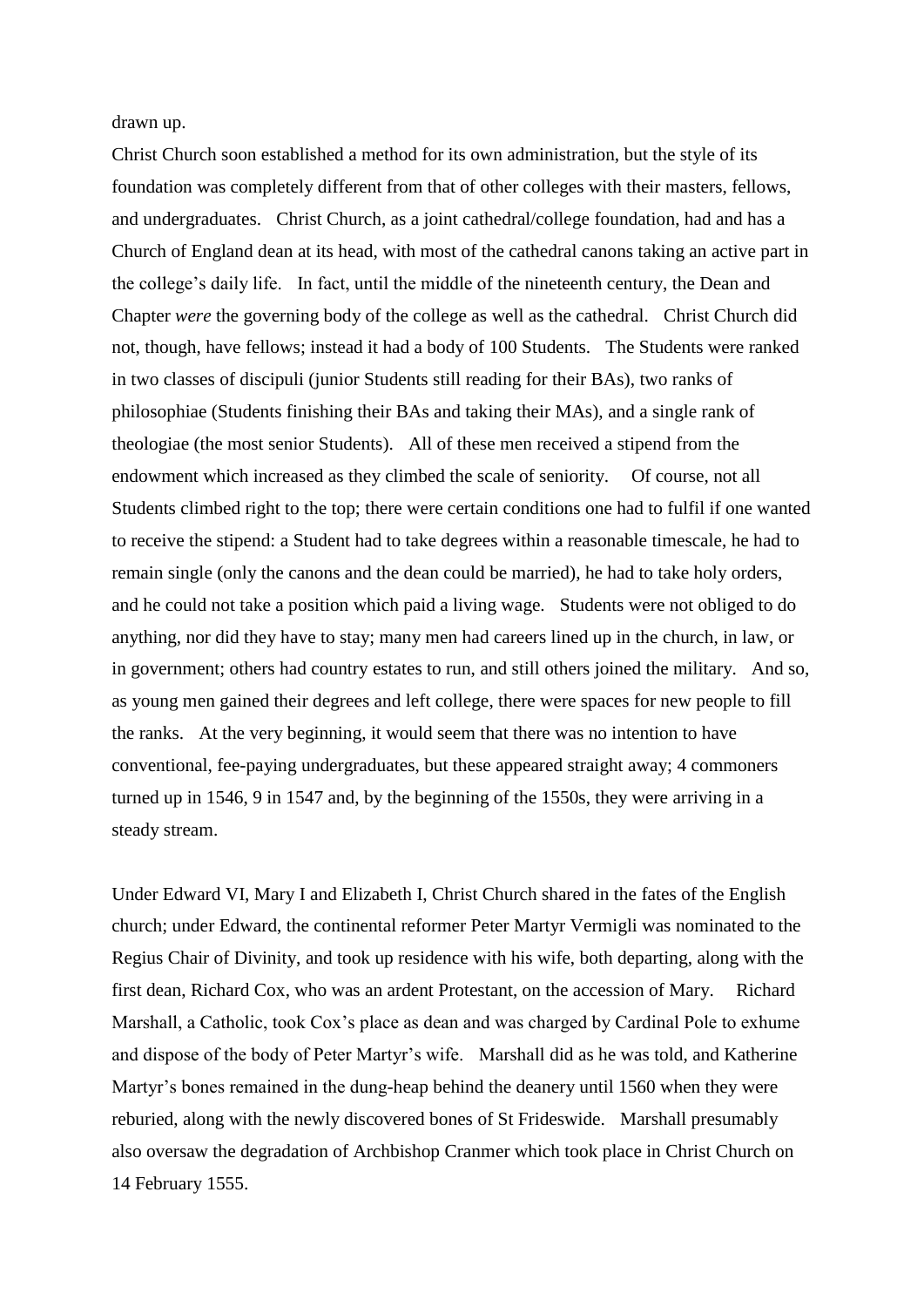Many Oxford colleges have links with specific schools - New College with Winchester, for example - but Christ Church had no such attachment until, in 1561, Elizabeth I set aside awards from Westminster School to be tenable at Christ Church and our sister college in 'the other place', Trinity College, Cambridge. After this date, a number of Students, usually 4 each year, were chosen on the basis of an examination to be Westminster Students. The Studentship was often given to those in financial need but there was no real advantage to being a Westminster Student, as opposed to an ordinary or 'canoneer' Student, until the 18<sup>th</sup> century when various trusts had been set up in their favour. At the same time as Elizabeth was establishing the Westminster Studentships, Christ Church began to create a library for the burgeoning academic body.

The Tudor and Stuart periods were the great age of Royal Visits to Christ Church. Elizabeth I came twice, on one occasion taking the whole of the east side of Tom Quad as her residence and requiring everyone else to give up their rooms to accommodate her court. She attended plays in the Hall which, at her first visit in 1566, cost £148. In 1583, she sent a Polish visitor, Prince Alasco, here with instructions that he be entertained. William Gager wrote the plays for the prince's pleasure, and they were produced by George Peele.

James I does not seem to have made much impact on Christ Church except for his choices of dean. All three men - John King, appointed in 1605, William Goodwin (1611), and Richard Corbet (1620) - were renowned preachers and Corbet, a humorist. Perhaps the college needed the peace and pleasantries of the later part of Elizabeth's reign and of her successor's to survive what was to come in the  $17<sup>th</sup>$  century. Its numbers grew during the early Stuart period, and Peckwater Quad began to assume the shape we know today in order to accommodate new arrivals. In the cathedral, the beautiful painted glass by the van Linge brothers was installed. Only one whole window - the Jonah window in the north aisle survived the Puritan commonwealth although there are fragments in other windows particularly up in the clerestory of the north transept.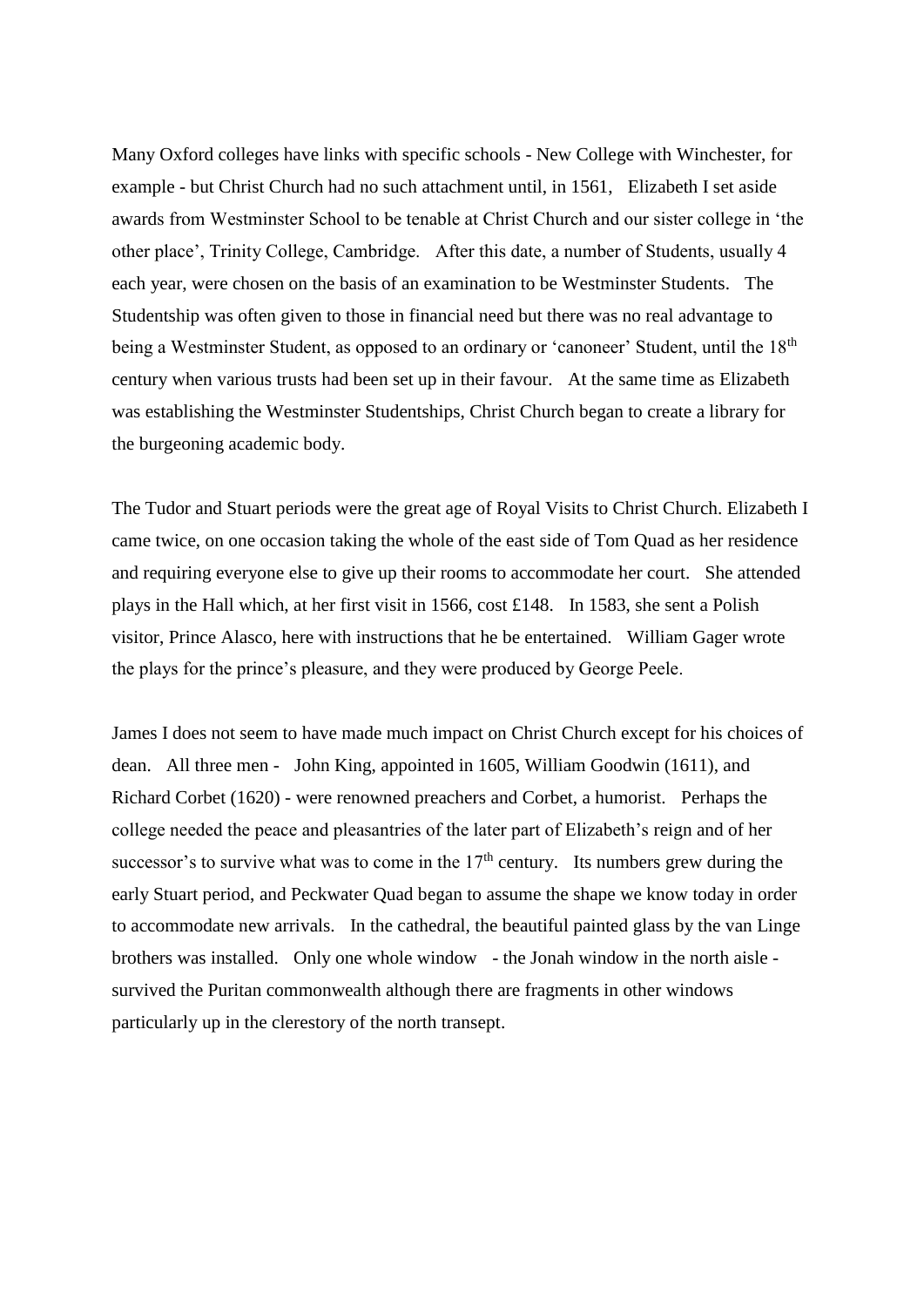## **CIVIL WAR and COMMONWEALTH**

Parliament and King Charles came to Oxford, and Christ Church, in 1625 to avoid the plague and, in 1629, returned on a formal state visit, this time residing in Merton College. The college and the university were to pay dearly for its loyalty to the Crown.

During the Civil War, Charles I made Christ Church his capital; he resided in the Deanery, his parliament assembled in the Hall, his privy council met in the canonical lodgings west of the Hall, and the cathedral was the scene of the weddings and funerals of members of the court. Tom Quad was used as a parade ground for soldiers and, in the meantime, cathedral and college tried to carry on as usual. The college and the Dean suffered the intrusion of the court, but not always quietly; when rations for members of college were reduced, a petition was raised complaining that the food was not sufficient particularly when so many of the Students and commoners were carrying arms for the King.

Whether through real difficulties or opportunism by tenants, rents were not coming in as regularly as they should from the college's estates; numbers of undergraduates were falling, and, in common with all other colleges, Christ Church was required to 'lend' the King money. The college was falling into financial difficulties although, just as war was breaking out, the dean, Samuel Fell, installed one of the most beautiful features of Christ Church,the most delicate fan tracery above the stairs to the Hall. .

When the King was finally defeated, the Dean was sent to London, imprisoned, and deprived of the deanery, and his wife and children were forcibly removed from their residence by the Parliamentary Visitors, who purged Christ Church of delinquents, even down to those almsmen who had fought on the Royalist side.

Samuel Fell was succeeded as dean by the presbyterian Edward Reynolds, and the Independent John Owen, Oliver Cromwell's protégé. Owen, who served as vice-chancellor, as well as dean, seems to have been a remarkable man; unafraid to put his head over the parapet, he dressed flamboyantly, raised and led his own troops from within the university when necessary, and showed tolerance with the university's Anglicanism. Christ Church owed to Owen's friendship with Cromwell the fact that its lands were not taken away, and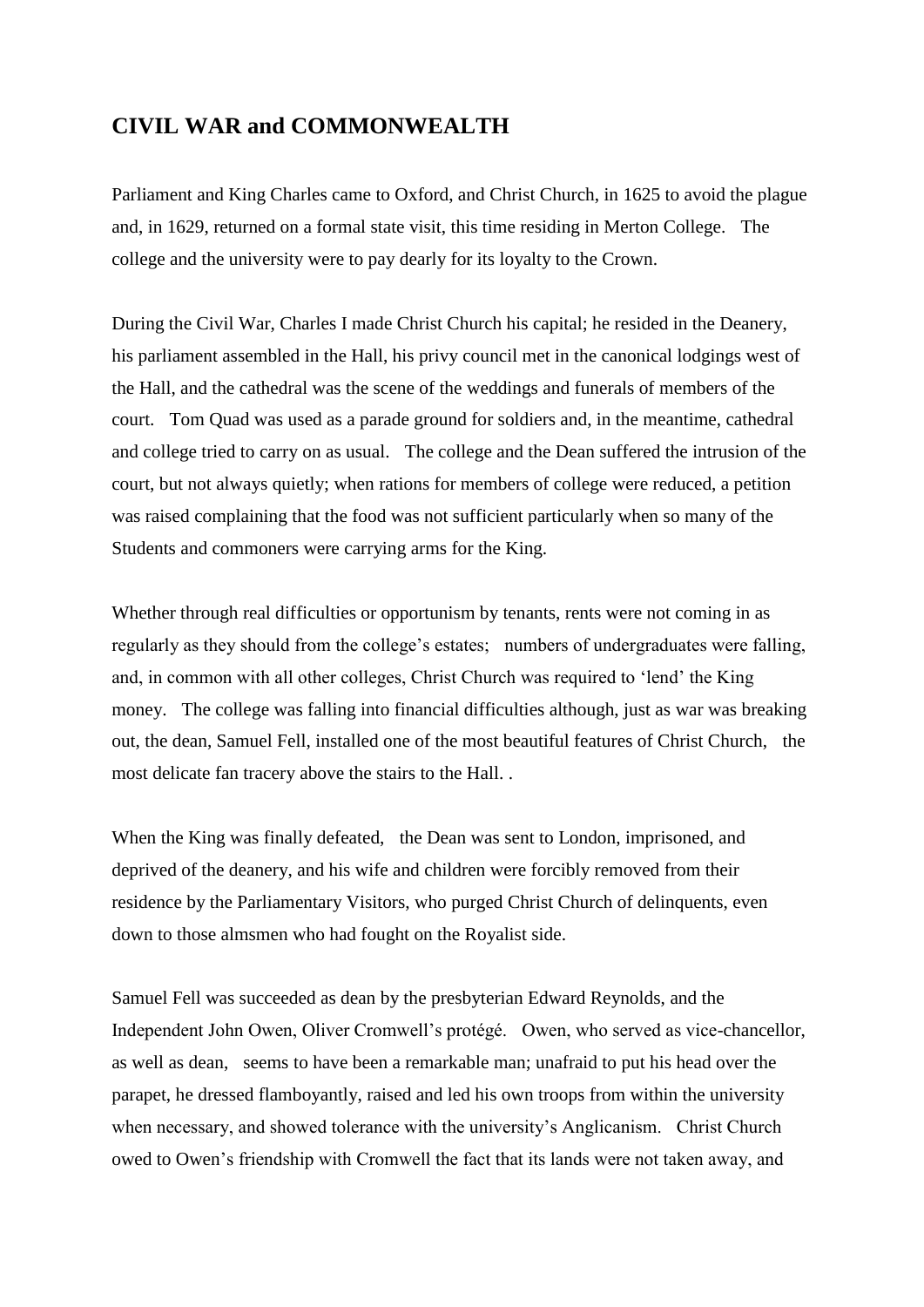both college and cathedral survived remarkably well throughout the Commonwealth, except for the Puritanical destruction of the beautiful painted glass by van Linge by Canon Wilkinson who, just as the windows had been removed for safety, allegedly jumped on them. Numbers of students hardly changed through the Commonwealth, and the canons who ran the college and cathedral were able men who maintained the educational vigour of Christ Church. Edward Pocock particularly is remembered for the huge and vigorous plane tree which has grown in the garden behind the Priory House since the 1640s.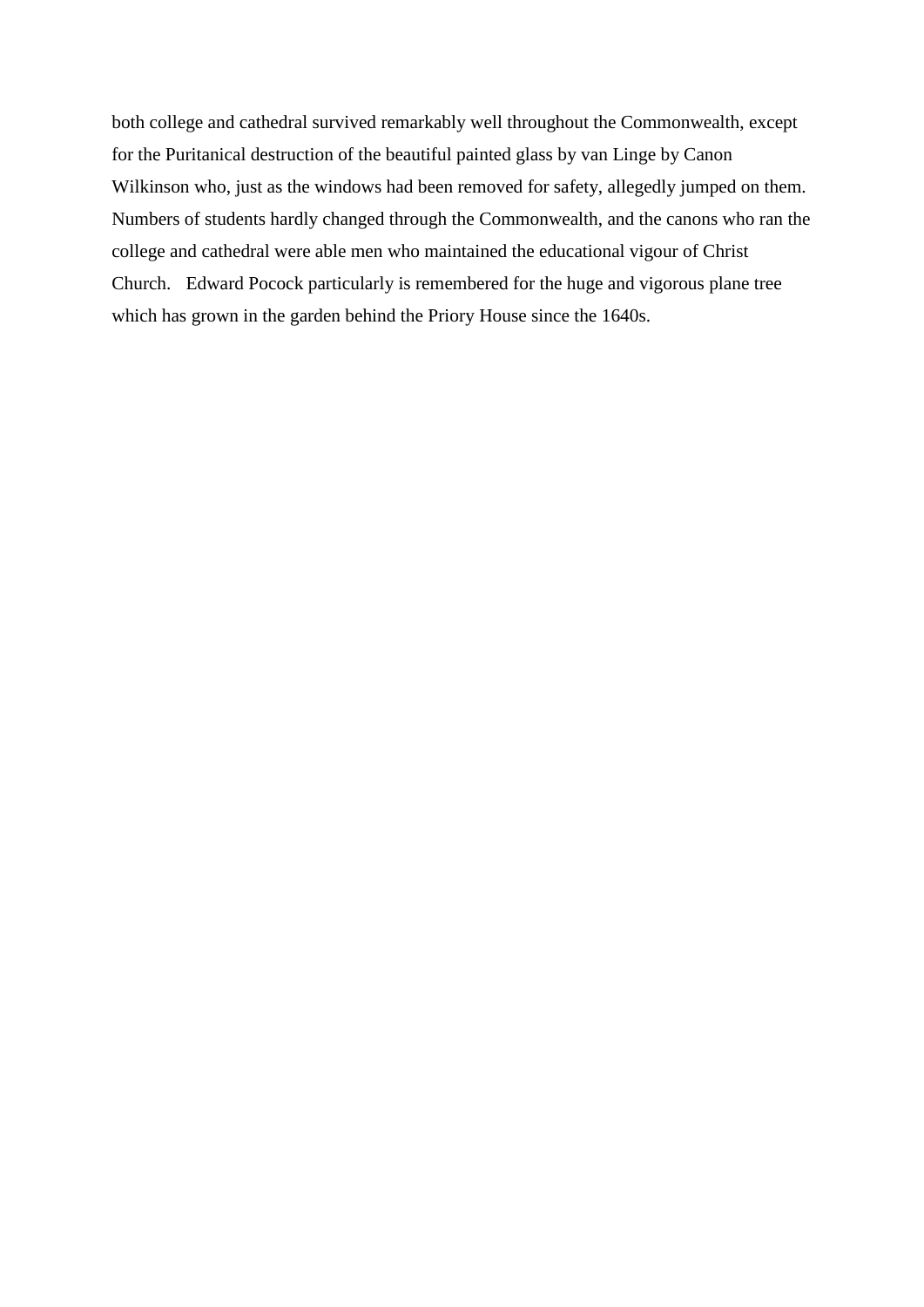#### **THE RESTORATION**

After the Restoration, Christ Church, along with the rest of Oxford began to pick up the pieces. College estates were surveyed to ensure that income was maximised, and new undergraduates were sought among the rich and influential. John Fell, who as a boy had been ejected from the deanery twelve years earlier, became dean; he ruled Christ Church firmly, closely supervising the work and conduct of undergraduates, and was the only man who (after 1676) ever combined the positions of Dean and Bishop. Fell's influence across the university as a whole was immense. He was evidently not universally liked, but it was he who completed Tom Quad, finishing Wolsey's scheme in its original early 16<sup>th</sup> century style, and restored the canons who had been excluded after the Civil War. The college and cathedral returned rapidly to pre-war styles of administration and worship; the Chapter Book is full of resolutions and rules restoring the old order. Fell also resolved to make Christ Church a place to educate the governing classes and to be a prop of the monarchy; he and his canons showed themselves subservient to the monarchy's every wish even, in 1684, complying with a royal mandate to expel John Locke, probably the most distinguished thinker ever to enter Christ Church and, in 1685, summoning a troop of Christ Church undergraduates to fight for James II against Monmouth. It is interesting and ironic that during the eighteenth century, when Locke's writings were less than popular across the university as a whole, Christ Church included them as an integral and important part of the curriculum.

It was during Fell's deanery, in the 1660s, that the foundations laid on the north side for Wolsey's college chapel were filled with two-storeyed residences for canons. These were built to match the earlier ranges, which have small doorways with decorated spandrels, and alternating one- and two-light windows.At the same time, the terrace was laid out and, in 1670, the reservoir in Tom Quad was installed; a gift of Richard Gardiner, one of the canons, whose house was destroyed during a disastrous fire. A representation of Mercury, which had replaced the original fountain in 1695, was removed in 1817 by an errant undergraduate later to become the Prime Minister, the earl of Derby. It was not until 1928 that the present statue, a lead copy of Giovanni da Bologna's Mercury, was placed on a pedestal designed by Lutyens (interestingly one of only two works by Lutyens in Oxford). The earth excavated to create the terrace was used to build up the Broad Walk on the Meadow.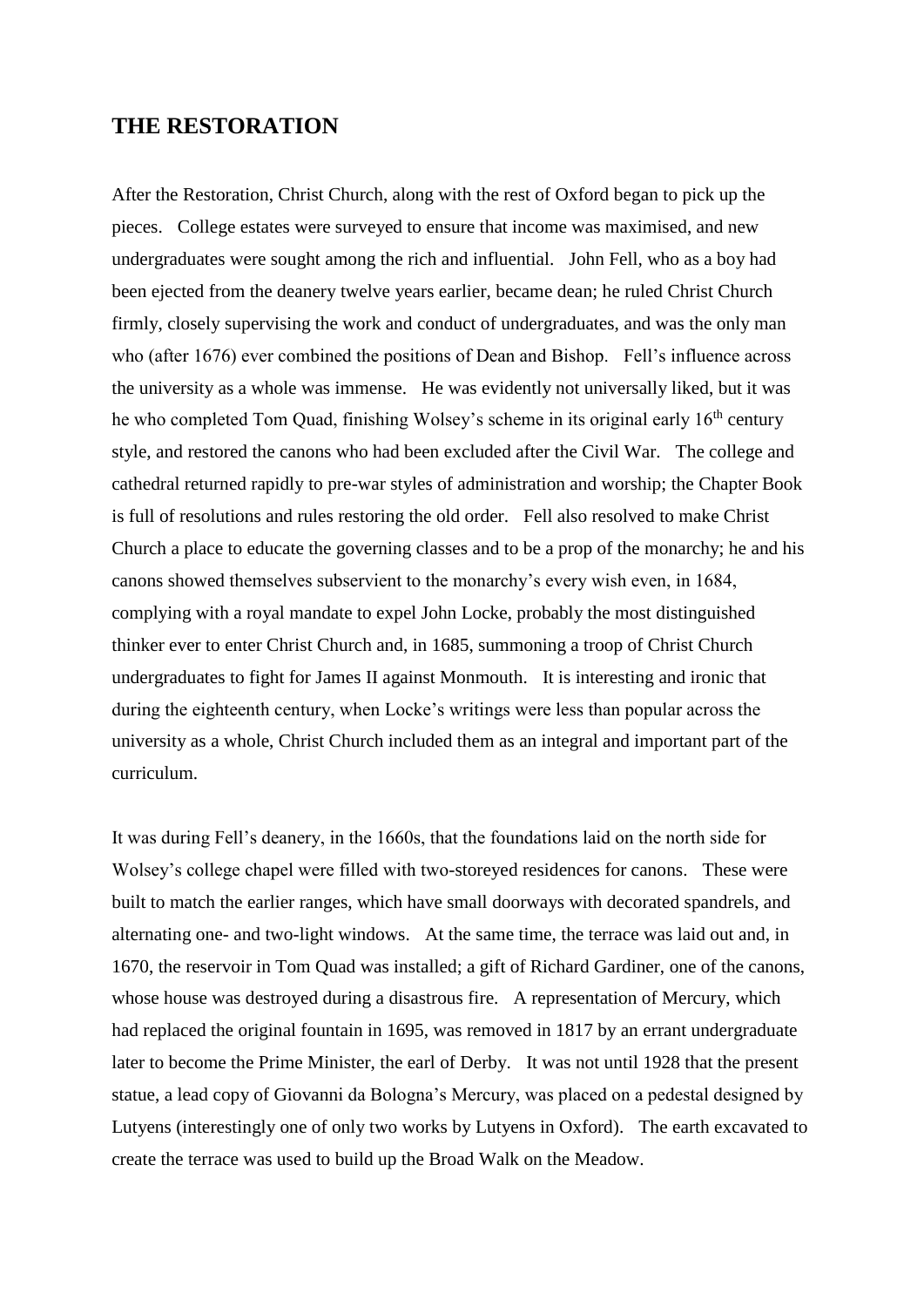Killcanon was built as a replacement house for Gardiner, and a small block called Fell's Buildings was constructed. Fell also installed the balustrading on the St Aldate's facade (the battlements on the inside were not installed until the 1860s by Bodley and Garner, who also added the pinnacles to Hall) and, on a much grander scale, he commissioned Christopher Wren to build Tom Tower, to complete, at last, Wolsey's gateway. Built in 1681-2, and funded partly by a £1000 gift from the King, Christopher Wren aimed that the tower, '... ought to be Gothic to agree with the Founder's work', and his ogee-topped tower blends convincingly with the early C16 masonry. The tower houses great Tom, the recast bell from Oseney Abbey. Weighing seven tons and over 7 feet in diameter, Tom was moved from the cathedral spire to occupy the new tower. Famously, the bell rings 101 times every evening at 9.05 to commemorate the original 100 Students plus the extra one added to the foundation in 1663. The tower gate is the original, and in the fan-vaulted ceiling of the gateway are 48 coats of arms commemorating some of the distinguished college benefactors including Wolsey, Henry VIII, and Charles II.

John Fell's death in 1686 gave Christ Church a severe test of its loyalty to the Crown - James II nominated as Dean the Catholic John Massey. Massey's appointment was an unhappy one for Oxford generally as new students stayed away in droves. On the news that William of Orange had landed in England, Massey departed hurriedly. His place was taken by the then sub-dean, Henry Aldrich, Christ Church's most convivial and, perhaps, most 'Renaissance' dean. Aldrich was a polymath - interested in art, music, architecture, science, logic - as well as being a pleasant man. Admissions increased steadily, and the number and status of undergraduates required the reconstruction of the buildings of the former Peckwater Inn; Peckwater Quadrangle with its nine staircases was opened in 1707, Staircase IX being assigned to a canonical stall. The quadrangle was named after a medieval Oxford family, one of those members, Robert Peckwater, gave Peckwater Inn to St Frideswide's priory. Each of its three sides has fifteen bays, rusticated to first-floor level with huge pilasters above. The central five bays on each side have giant columns and are topped by an enormous pediment. Some of the grandest rooms in college are on the first floor of Peckwater Quad, and would originally been occupied by gentlemen and noblemen. Now, all students' rooms, after their first year, are allocated by ballot.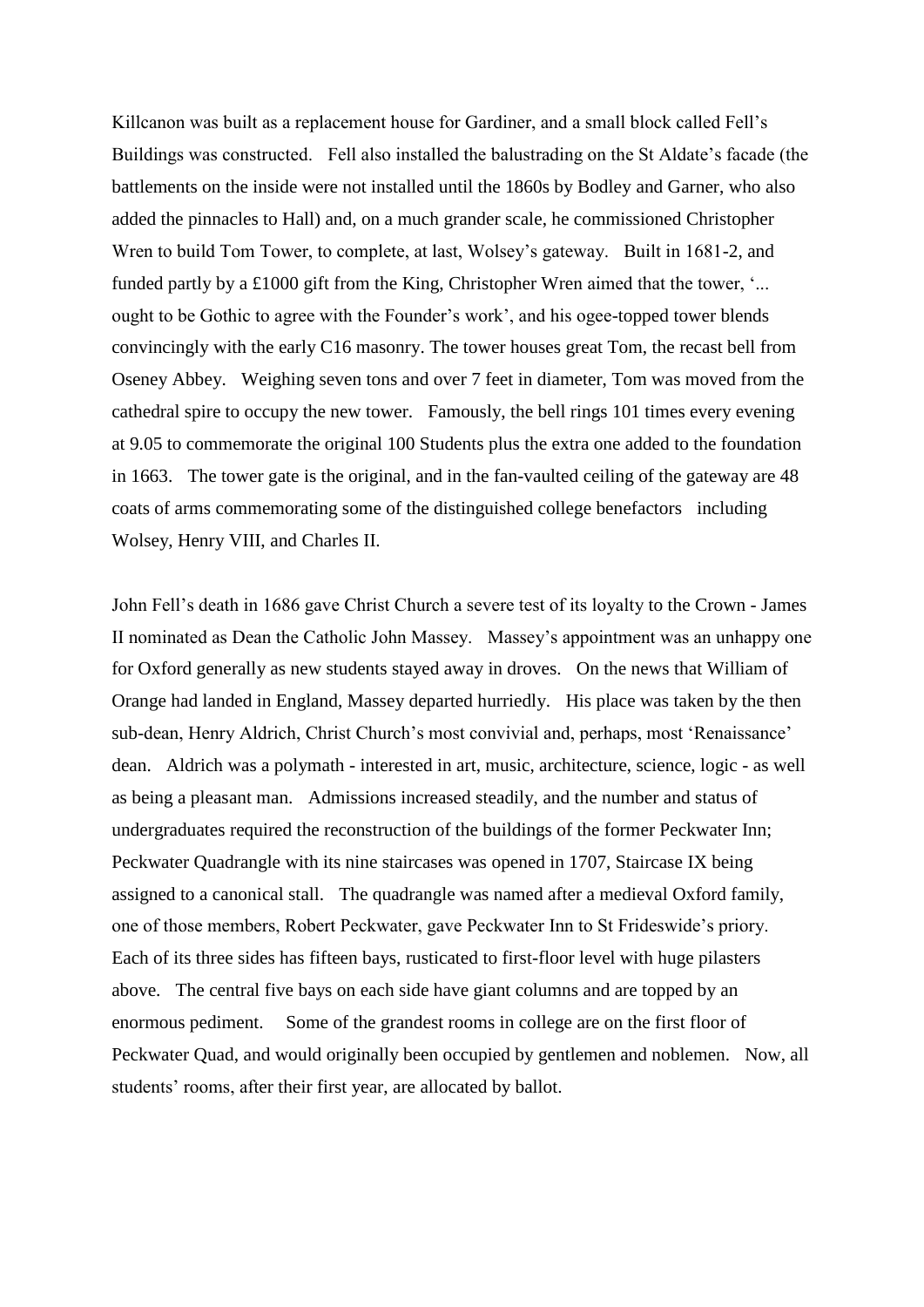### **EIGHTEENTH CENTURY**

The harmony, musical and metaphorical, which marked Christ Church during the reign of Aldrich disappeared with the arrival of his quarrelsome, and frequently absent, successor, the Tory (or Jacobite) Francis Atterbury, appointed in 1711. Although there was a run of shortlived deans, perhaps the greatest building work carried out at Christ Church since Wolsey was begun in the early years of the eighteenth century: the construction of the New Library. A new library had become necessary to house the great collections of books left by successive benefactors - Dean Aldrich, Dr Stratford, the Earl of Orrery, and Archbishop Wake (see the enclosed sheet on the history and development of the Library). The future Dean Gregory, as canon-Treasurer, supervised the internal decoration of the New Library in the 1750s, and was also responsible for a change in the fenestration of the hall, where the sixteenth century glass was replaced, except in the west window, by glass of eighteenth century plainness.

The Hall had already housed the great collection of portraits of Deans and other college members which made, and make, it a portrait gallery of rare importance. The New Library was almost complete when problems of storage and display once more became urgent with the bequest by General John Guise (d. 1756), once an officer in Marlborough's army, who left to the House the collection of remarkable drawings which he had acquired as well as Old Masters of various Italian schools. This vast bequest (contested by the Guise family) was housed in the ground floor of the New Library, the design of which had to be changed to accommodate the collection. Originally the Library was planned to have an open loggia at ground floor level but around 1760, the plans were changed to close in the downstairs and turn it into a gallery. The completion of the New Library was followed by the conversion of the Old Library, originally the refectory of the St Frideswide's priory, into undergraduate rooms. The other new residential building of the eighteenth century was Canterbury Quadrangle, which replaced the buildings of the former Canterbury College, and was built by the munificence of Richard Robinson, Archbishop of Armagh, later Lord Rokeby. Completed in 1783 by James Wyatt in a style reminiscent of Peckwater but on a much more modest scale, Canterbury 4, in particular was designed to be a residence for Christ Church's most noble undergraduates.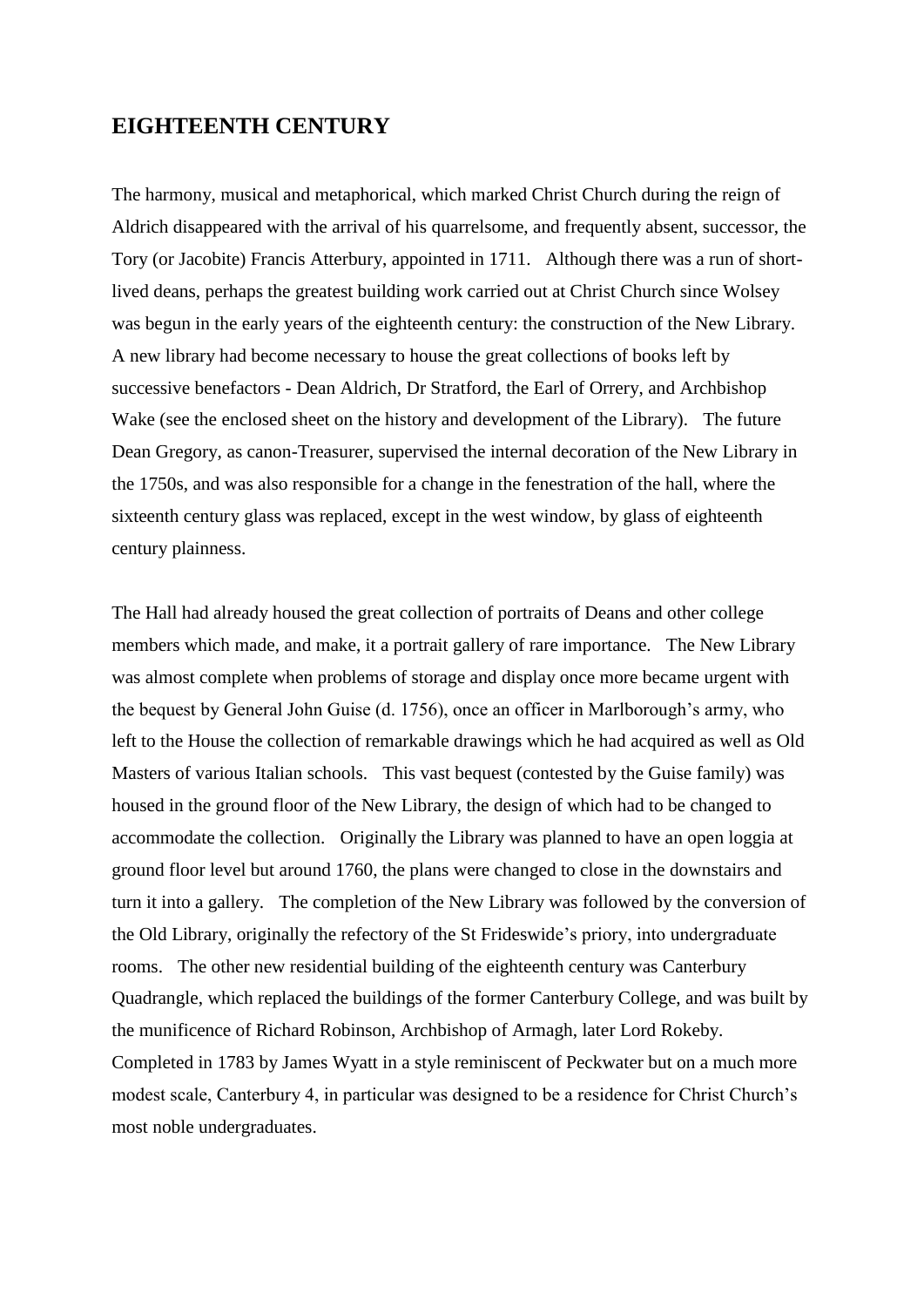Another considerable benefactor was Dr Matthew Lee, by whose aid was built the Christ Church Anatomy School (1766-7), now usually known as the Lee Building and used as by the Senior Common Room. The Anatomy School conducted all sorts of studies into animal and human remains; bodies were acquired from the prison for dissection, and were then returned for burial. The recent excavations at the castle site in Oxford have revealed some quite grizzly activities.

The early part of the 18<sup>th</sup> century also saw the decoration of Tom Tower with the statue of Queen Anne by an unknown sculptor, which was set up here in 1706 by Robert Harley, Earl of Oxford.

In 1768, William Markham became dean. He and his successor Bagot were singled out for honourable mention by Gibbon in 1791 as 'the late Deans' under whom at Christ Church 'learning has been made a duty, a pleasure, and even a fashion, and several young gentlemen do honour to the College in which they have been educated'. The eighteenth century is traditionally considered to be a time of academic laxity in Oxford, but the evidence from Christ Church shows otherwise. The grand building schemes might suggest that Christ Church was a place merely for the rich and powerful to be entertained or to make contacts; however, collections records (the termly accounts of an undergraduate's reading) show that academic pursuits were pursued as vigorously as ever. Of course, there were the duffers, the social climbers, and the hunting brigade, who paid just to be at Oxford for the social scene and to fill in time before inheriting the family estates, but there were also men of great learning and erudition. The same has applied to all generations! Under Aldrich at the beginning of the century, and then under Markham and Bagot towards the end, academic standards here were high, and the curriculum varied.

But it was Bagot's successor Cyril Jackson (1783-1809) who created a legend. The son of a Yorkshire doctor, he loved a lord, and loved to make everyone - whether lord or commoner work 'like a tiger', as he enjoined the future prime minister Sir Robert Peel. Christ Church had already begun to produce MPs in quantity, and Prime Ministers (sixteen between George Grenville in 1762 and Sir Alec Douglas-Home in 1963) naturally followed including Lord Liverpool and William Gladstone. Among the products of Jackson's Christ Church came a succession of Governors-General, later Viceroys, of India; the first was Marquis Wellesley, Governor-General from 1797 to 1805, and the last Lord Halifax, Viceroy from 1925-31.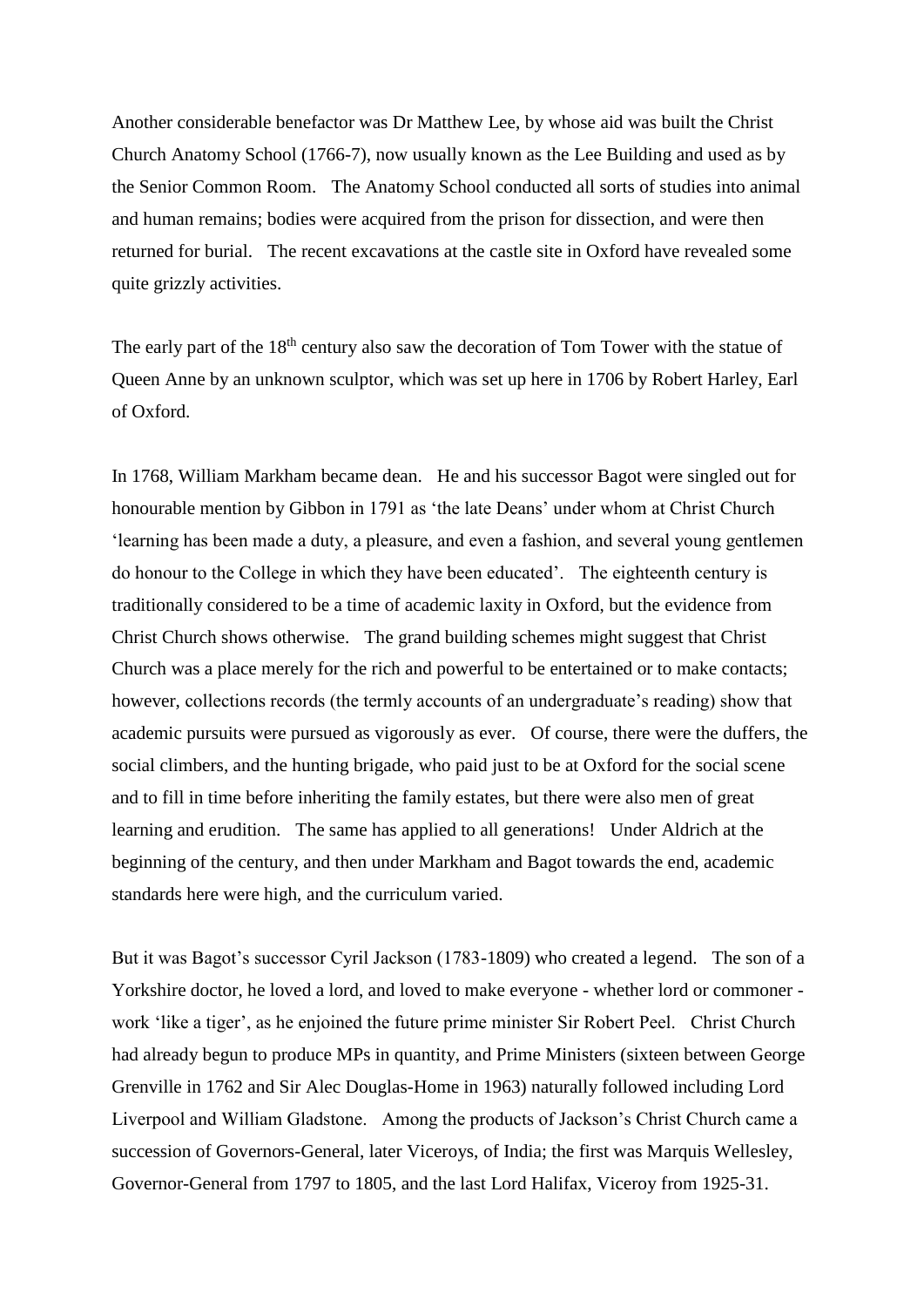Jackson, if mimicry is a compliment, was much loved and appreciated in spite of his authoritarianism; His censors and tutors were said to imitate his mannerism and dress. He also followed with interest the later careers of his undergraduates, furthering them through influence over Christ Church men in power. An impressive statue of this impressive man carved by Chantrey in 1820 - stands, or rather sits, in the Ante-Hall.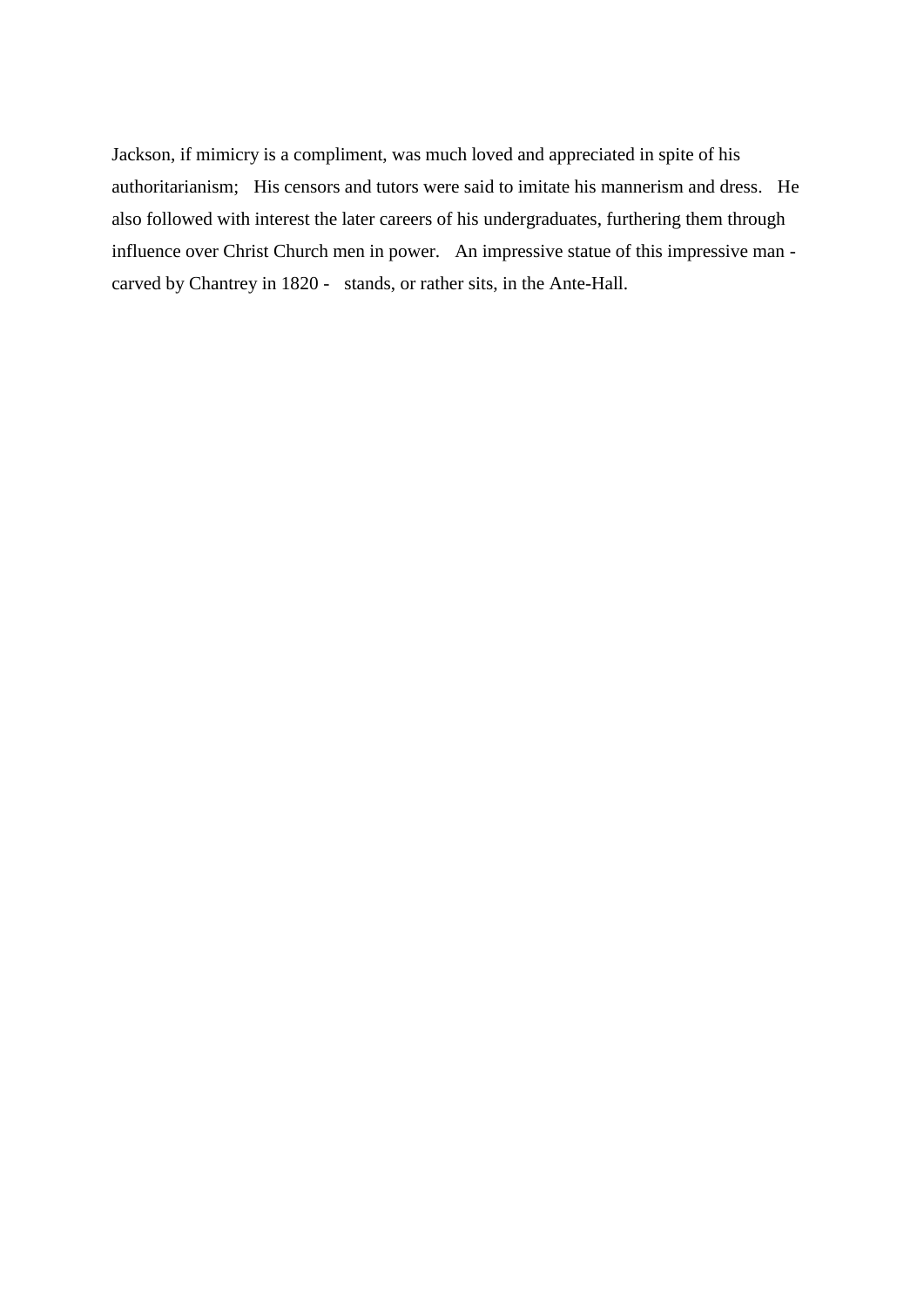#### **NINETEENTH CENTURY**

Jackson was one of the prime movers in the creation of a new University examination system at Oxford, and in its early years members of Christ Church took many first class degrees. This continued under his successors until 1831 but Thomas Gaisford (Dean 1831-55), though personally a distinguished Greek scholar and an important curator of the Bodleian Library, set little store by the new University system, having faith rather in college examinations, and the college's showing in the class lists became undistinguished. Gaisford was also rather a snob; the social distinction between the ranks of undergraduates was strictly enforced during his deanery and, as a consequence, men of merit either did not come to Christ Church or did not rise to Studentships as perhaps they should.

Gaisford had no time for reform of any kind but, after his departure, reformers of the 1850s produced an Act of Parliament which was to have disruptive effects on Christ Church in the time of his successor, H.G. Liddell (1855-91); two of the canonries were abolished and all save one of the remaining six (as we have today) were attached to professorships. The body of Students, as yet all former undergraduates of Christ Church, found themselves excluded from appointments to canonries which were consequently filled to a greater degree than previously by 'squills' - that is, those who had never been undergraduates at Christ Church. This made the monopoly of the government of Christ Church by the dean and canons harder to bear. An agitation begun in 1863 led in 1867 to the *Christ Church (Oxford) Act* which changed the whole constitution of Christ Church, vesting the government in the Dean, Canons, *and* Students (who now took on the same role and status as fellows in other colleges), and providing statutes for the first time in the college's history.

During the second half of the nineteenth century, Christ Church made many of the changes common to al the colleges which created the modern system of Oxford undergraduate education. Tutors saw their pupils individually, introducing the tutorial which is held now to be the pride and joy of an Oxbridge education. Scholars, who made up about one third of undergraduates, were selected by a competitive examination from among the ablest of 18 year old school leavers (though only men, of course!). The curriculum was expanded from classics and maths (which had only been introduced as an individual subject in 1805) to include natural science, law, and modern history (in 1850), English (in 1893), and modern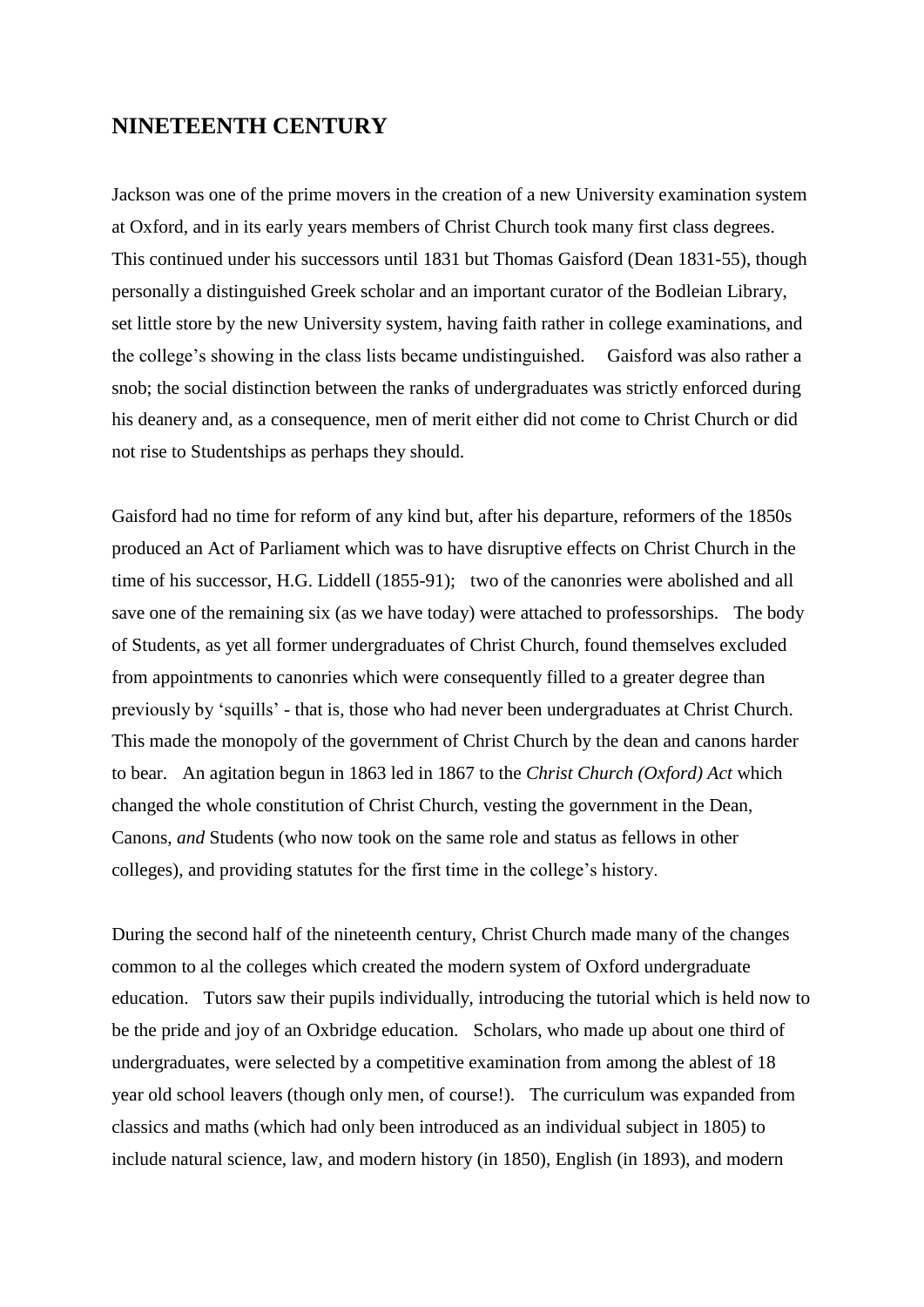languages (in 1903). Gradually Christ Church appointed teachers in these new subjects and even established its own laboratory for the scientists (this was created out of the Anatomy School when the anatomical specimens were transferred to the new University Museum). Tutors were, at last, permitted to marry which meant they could settle and make careers out of teaching - rather than using it as a fill-in before taking up another appointment, usually, before the twentieth century, in the church. Sports clubs were founded and facilities were provided such as the barge for the Boat Club. The cricket pitch was laid out in the 1860s. Although still a cathedral foundation, Christ Church began to admit non-Anglicans and, from the 1890s, more and more students began to arrive from abroad.

On the buildings front, the later nineteenth century saw the restoration of the long-neglected interior of the cathedral by George Gilbert-Scott. In 1862-5 Meadow Buildings, a Venetian Gothic construction by T.N. Deane, was put up to accommodate on site more and more of the undergraduates. Tom Tower was adorned with its statue of Cardinal Wolsey, and the belfry tower at the east end of the Hall was put up to house the bells which could no longer safely be hung in the cathedral spire.

The belfry was among the many Oxford targets for the wit of the best known tutor of Liddell's day, C.L. Dodgson, the friend of the dean's daughter, Alice, and author of *Alice's adventures in Wonderland* and *Through the looking glass and what Alice found there*.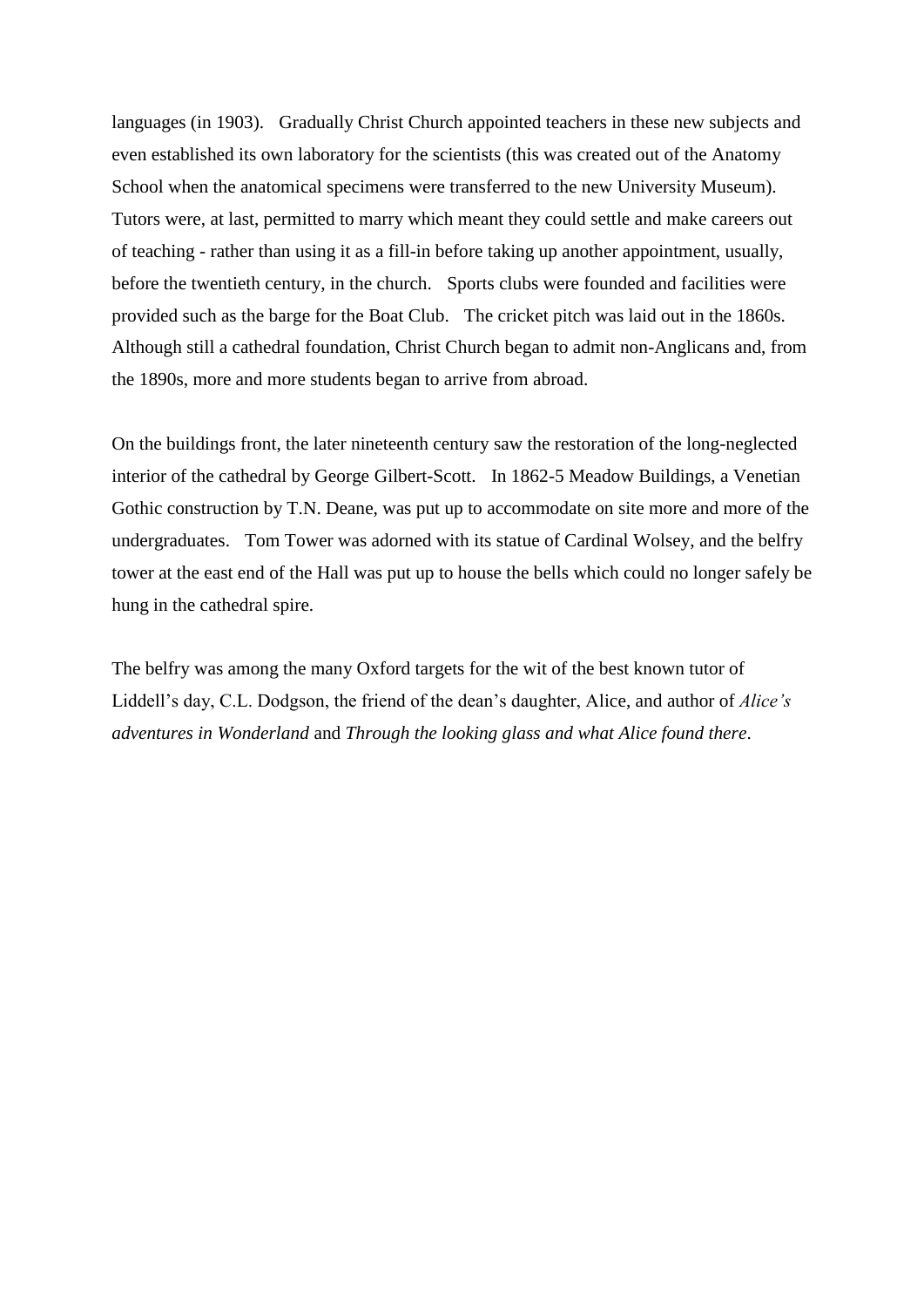### **TWENTIETH CENTURY**

Dean Strong (1901-20) was the first dean to take an active interest in the cathedral choir, which under him began its ascent towards ever higher standards. His personal involvement with the choir particularly, nurtured the young William Walton, whose first compositions were made here as a pupil at the Cathedral School.

Christ Church in the early years of the twentieth century was, though, an aristocratic place of Edwardian grandeur with undergraduates such as princes from Siam, Serbia, and India; Prussian and Russian Tsarist nobles; English aristocrats and businessmen; and American and Greek plutocrats. The Steward's Office even invested in shares in the Russian railways but all this was swept away with the First World War. In spite of the oddities of the war - once again the quads echoed to the sound of soldiers; the undergraduates were bided their time before call-up; refugees were given accommodation; and officers made severe inroads into the Common Room cellar - Dean Strong aimed to maintain 'business as usual'. After the war, undergraduates returned in huge numbers to complete their interrupted degrees but they were joined by many military men who would not, in the pre-war years, have had a chance of a university education. Never before had the college been so mixed, so democratic, or so full. But perhaps the biggest change in the student body during the  $20<sup>th</sup>$  century was the admission of women in 1980. There had been much debate in Governing Body for and against the change but within a very short space of time Christ Church had as many female students as male.

Through the twentieth century the numbers of both undergraduates and post-graduates has increased. The decline of availability of affordable lodgings for them in the city of Oxford has led Christ Church, like other colleges, to erect new residential buildings. Blue Boar Quad, built in the 1960s, to the designs of Powell and Moya, consists of a number of identical units separated by narrow bays and featuring square buttresses of Portland stone. St Aldate's Quad, across the road from the main frontage, was completed in the late 1980s, and the Liddell Building, shared with Corpus Christi College, was constructed in the early 1990s down the Iffley Road to the south of the city near the college and university sports grounds. Additional rooms have been created in Meadows Buildings, in Tom Quad north of the main gate, and to a lesser extent in Peckwater Quadrangle by dividing some of the bigger sets.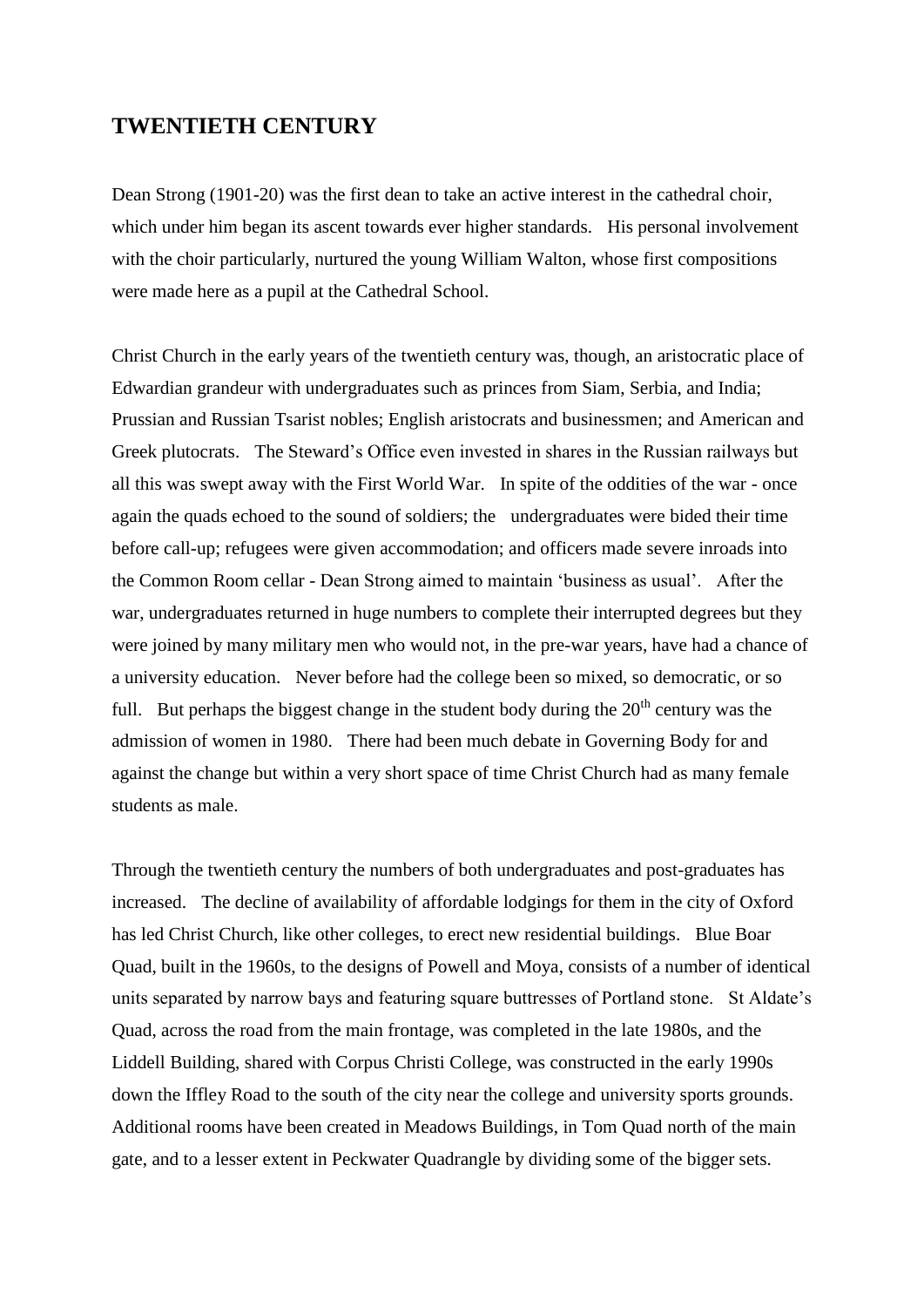Most students can stay in college accommodation for the duration of their time here, should they wish. Most, too, participate in extra-curricular activities; clubs and societies are as popular and as numerous as ever. Almost every sport is accommodated either through the university or the college, and there are , for example, debating societies, drama groups, music societies, art classes, dancing teams, religious groups, even fencing classes and a tiddlywinks club.

The Guise bequest of paintings, originally housed on the ground floor of the New Library, now hangs, together with another benefaction, in a modern picture gallery. This ingeniously planned building was designed by Powell and Moya in 1964-7 and, faced with coarse rubble, stands unobtrusively at the east end of the deanery garden, and has been recently listed by English Heritage. Access to it is through Canterbury Quad.

The Picture Gallery has enabled the New Library to be devoted entirely to housing books and readers; there is also a law library (opened in 1976 and currently undergoing complete refurbishment), a music room, and an art room.

Christ Church is not, perhaps, as renowned for its gardens as other colleges. As Tom Quad is, in effect, the cathedral close, the gardens behind the residences are private. The Masters' Garden, clearly visible from the Meadow, is available only to members of college and their guests, and the Pocock Garden - containing the famous tree - is a recent creation for the benefit of college and cathedral staff. The Memorial Garden, though, laid out in 1926 in memory of those members of the House who died in the First World War, forms the main access for tourists visiting the college and cathedral.

The corporate title is The Dean and Chapter of the Cathedral Church of Christ in Oxford of the Foundation of King Henry the Eighth.

This text owes much to the entry by Dr J.F.A. Mason in *The Encyclopaedia of Oxford*, (1988) edited by Christopher Hibbert. Other sources include:

Bill, E.G.W., *Education at Christ Church Oxford, 1660 - 1800*, (1988) Bill, E.G.W & Mason, J.F.A., *Christ Church and reform, 1850 - 1867*, (1970)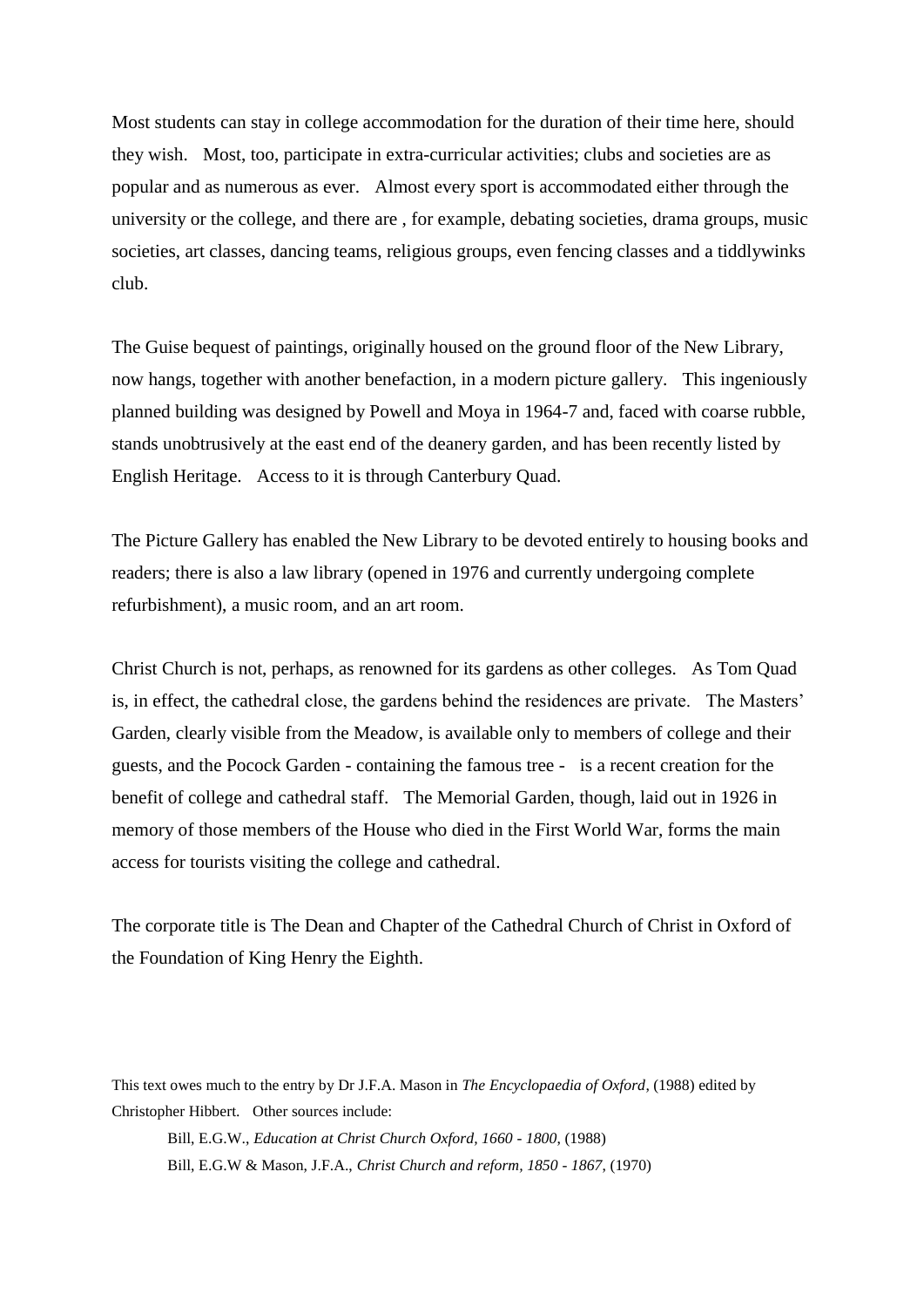Hiscock, W.G., *A Christ Church miscellany*, (1946) Trevor Roper, Hugh, *Christ Church Oxford: the portrait of a college*, (1989) Thompson, H.G., *Christ Church,* (1900)

Dr Mark Curthoys (co-editor of volumes 6 & 7 of the *History of the University of Oxford*) put right much of the piece on C19 Christ Church, particularly on the curriculum and its expansion.

# **UNTANGLING THE JARGON**

The University, and Christ Church particularly, abounds with strange words and odd expressions which become second nature to everyone who works here. To the rest of the world, though, these can sound obscure and even give the impression of elitism. However, most are just the product of centuries of evolution. The list below explains just a few of the words.

| <b>Battels</b>       | The fees paid by students for board and lodging                         |  |  |
|----------------------|-------------------------------------------------------------------------|--|--|
| <b>Bedel</b>         | An attendant to the Vice-chancellor on official                         |  |  |
|                      | occasions                                                               |  |  |
| <b>Blue</b>          | The highest sporting achievement of the university                      |  |  |
|                      | given to members of certain sports clubs who compete in the annual      |  |  |
|                      | Varsity match for their sport                                           |  |  |
| <b>Bulldog</b>       | A member of the university police - recently disbanded                  |  |  |
| <b>Caution money</b> | A type of insurance payment against breakages or defaulting paid at     |  |  |
|                      | the beginning of one's time at college, and repaid on going down        |  |  |
| <b>Censor</b>        | A Christ Church term for the senior members of the academic             |  |  |
|                      | staff who take on an administrative and disciplinary role for a limited |  |  |
|                      | period. The same position as Dean in other colleges.                    |  |  |
| <b>Class</b>         | A category of an honours degree, in the sense of 'first                 |  |  |
|                      | class', etc.                                                            |  |  |
| <b>Collections</b>   | Informal, internal examinations designed to test a student's            |  |  |
|                      | progress                                                                |  |  |
|                      |                                                                         |  |  |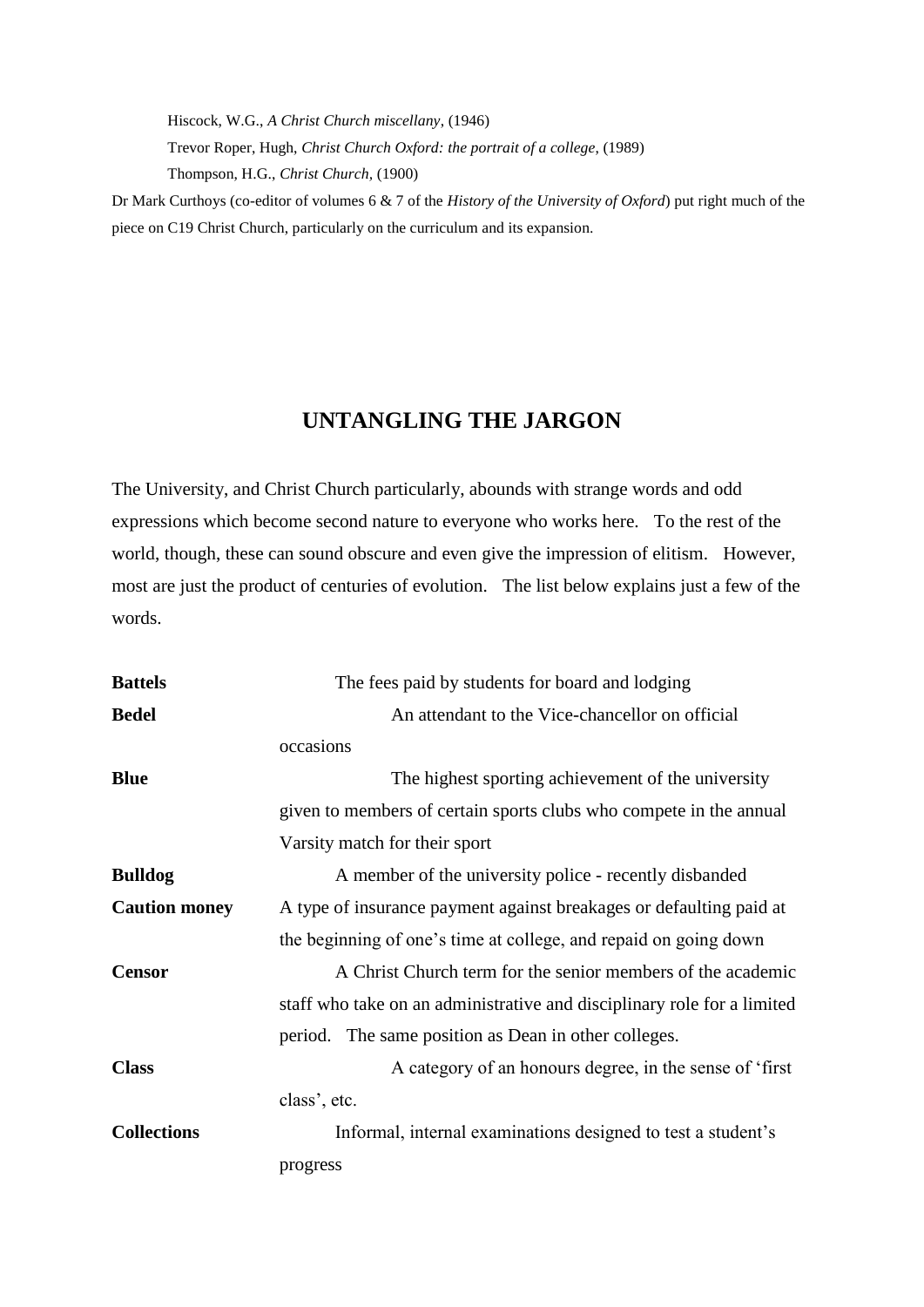| <b>College</b>      | At Oxford and Cambridge, the colleges are independent                                                                                   |  |  |  |  |
|---------------------|-----------------------------------------------------------------------------------------------------------------------------------------|--|--|--|--|
|                     | institutions which provide teaching, and board and lodging. The title                                                                   |  |  |  |  |
|                     | of first college is fought over by University, Balliol, and Merton                                                                      |  |  |  |  |
|                     | Colleges. Among the most recent is Kellogg College which                                                                                |  |  |  |  |
|                     | specialises in graduate courses for part-time mature students.                                                                          |  |  |  |  |
| Come up             | To arrive at Oxford, either for the first time or at the beginning                                                                      |  |  |  |  |
|                     | of each term.                                                                                                                           |  |  |  |  |
| <b>Common Room</b>  | The Senior Common Room of each college is a type of gentleman's                                                                         |  |  |  |  |
|                     | club for the fellows and invited guests. Most colleges also have a<br>Junior Common Room (for undergraduates) and a Middle (or Graduate |  |  |  |  |
|                     |                                                                                                                                         |  |  |  |  |
|                     | - at Christ Church) Common Room for post-graduate students.                                                                             |  |  |  |  |
| Congregation        | The legislative body of                                                                                                                 |  |  |  |  |
|                     | the university                                                                                                                          |  |  |  |  |
| <b>Convocation</b>  | Until recently, Convocation was the collective name for all                                                                             |  |  |  |  |
|                     | MAs. Now all graduates of the university are members of                                                                                 |  |  |  |  |
|                     | It dates, along with Congregation, from the $13th$<br>Convocation.                                                                      |  |  |  |  |
|                     | century.                                                                                                                                |  |  |  |  |
| Custodian           | A Christ Church term for the bowler-hatted gentlemen who                                                                                |  |  |  |  |
|                     | oversee the management of tourists.                                                                                                     |  |  |  |  |
| Dean                | At Christ Church, the master of the college as well as                                                                                  |  |  |  |  |
|                     | head of the cathedral. At other colleges, the dean is the senior                                                                        |  |  |  |  |
|                     | academic responsible for discipline (see Censor)                                                                                        |  |  |  |  |
| Don                 | A university tutor                                                                                                                      |  |  |  |  |
| <b>Eights</b>       | The rowing races held during the summer for the title                                                                                   |  |  |  |  |
|                     | Head of the River                                                                                                                       |  |  |  |  |
| <b>Encaenia</b>     | The ceremony in the Sheldonian Theatre in June at which                                                                                 |  |  |  |  |
|                     | honorary degrees are presented                                                                                                          |  |  |  |  |
| <b>Exhibitioner</b> | An undergraduate in receipt of an exhibition or prize towards                                                                           |  |  |  |  |
|                     | his fees.                                                                                                                               |  |  |  |  |
| <b>Faculty</b>      | A university department administering the examination of each                                                                           |  |  |  |  |
|                     | subject                                                                                                                                 |  |  |  |  |
| Gaudy               | A celebratory meal to bring together graduates by matriculation                                                                         |  |  |  |  |
|                     | years on a fairly regular basis                                                                                                         |  |  |  |  |
| Go down             | To leave the university, either for the vacation or permanently                                                                         |  |  |  |  |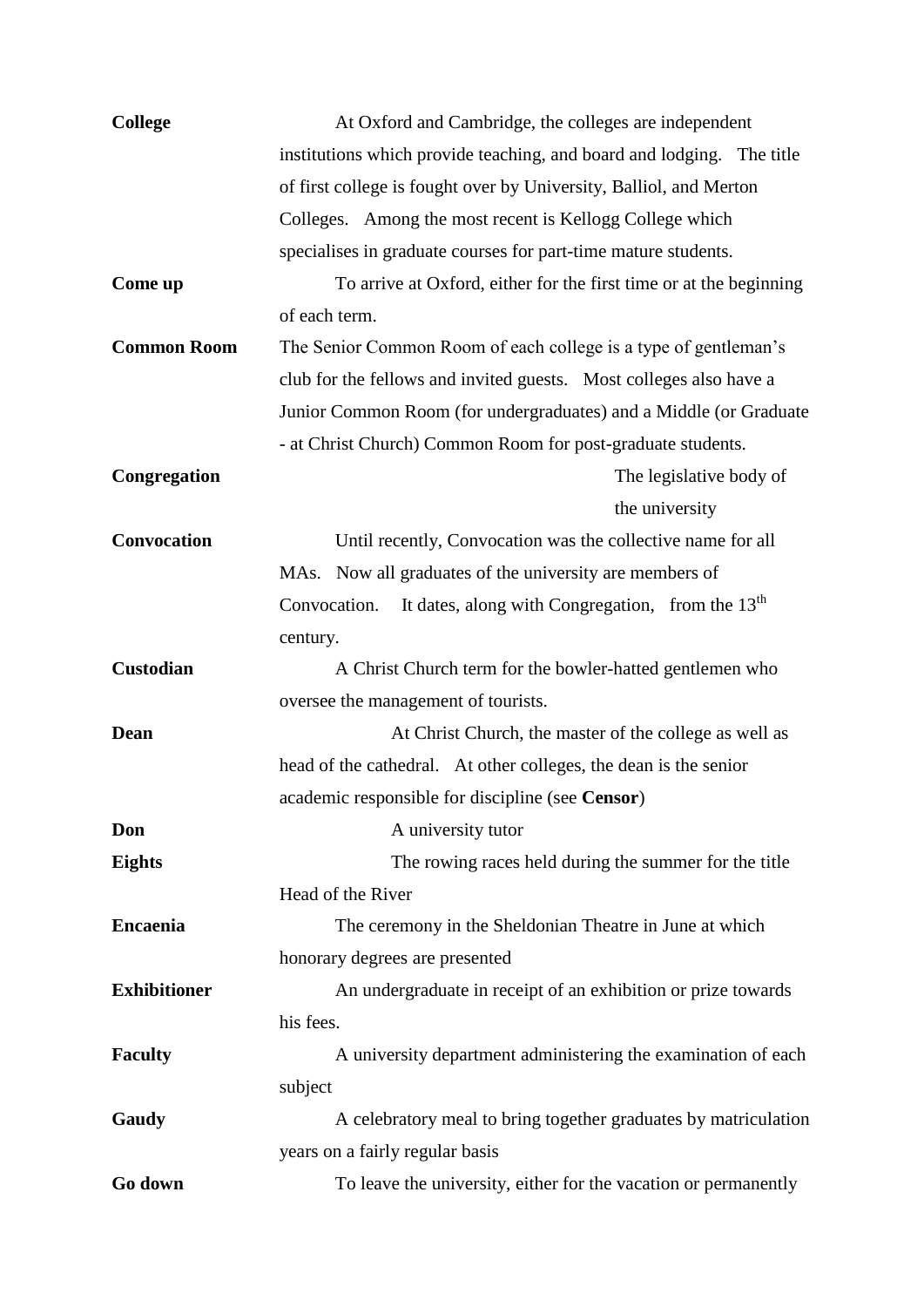| <b>Greats</b>        | The final examination in classics, or Literae humaniores                                                                   |  |  |  |  |  |
|----------------------|----------------------------------------------------------------------------------------------------------------------------|--|--|--|--|--|
| <b>The House</b>     | Christ Church, from its Latin title, <i>Aedis Christi</i> , House of God                                                   |  |  |  |  |  |
| <b>Manciple</b>      | The manciple was originally the chief purchaser of food                                                                    |  |  |  |  |  |
|                      | (except for beer, bread and butter) in a college. The title is still used                                                  |  |  |  |  |  |
|                      | in some colleges; at Christ Church for the accountant to the Steward                                                       |  |  |  |  |  |
|                      | (or Domestic Bursar), and at Corpus Christi College for the Head Chef.                                                     |  |  |  |  |  |
| <b>Matriculation</b> | The ceremony which formally admits a student as a                                                                          |  |  |  |  |  |
|                      | member of the university.                                                                                                  |  |  |  |  |  |
| <b>Mods</b>          | Moderations. The first public examinations sat by un                                                                       |  |  |  |  |  |
|                      | undergraduate. In some subjects these are known as Prelims.                                                                |  |  |  |  |  |
| <b>Oxford Union</b>  | NOT the Students' Union! The Oxford Union Society was formed in                                                            |  |  |  |  |  |
|                      | 1825 out of the Oxford United Debating Society. The Union has                                                              |  |  |  |  |  |
|                      | proved itself a training ground for political debate. Presidents have                                                      |  |  |  |  |  |
|                      | included Lord Hailsham, Michael Foot, Edward Heath, Tony Benn,<br>Peter Jay, Tariq Ali, Benazir Bhutto, and Boris Johnson. |  |  |  |  |  |
|                      |                                                                                                                            |  |  |  |  |  |
| Porter               | The lodge keeper in any Oxford college. Supplier of                                                                        |  |  |  |  |  |
|                      | useful information, usually in charge of the mail, and usually                                                             |  |  |  |  |  |
|                      | terrifying!                                                                                                                |  |  |  |  |  |
| <b>Postmaster</b>    | A scholar at Merton College                                                                                                |  |  |  |  |  |
| <b>Prelims</b>       | See Mods                                                                                                                   |  |  |  |  |  |
| <b>Proctor</b>       | Disciplinary and administrative officer of the university,                                                                 |  |  |  |  |  |
|                      | elected annually in rotation by the colleges.                                                                              |  |  |  |  |  |
| <b>Rusticated</b>    | Temporarily expelled from the university                                                                                   |  |  |  |  |  |
| <b>Scholar</b>       | An undergraduate in receipt of a scholarship towards his fees                                                              |  |  |  |  |  |
| <b>Schools</b>       | The faculties, final examinations, and the building in which                                                               |  |  |  |  |  |
|                      | examinations are held.                                                                                                     |  |  |  |  |  |
| <b>Scout</b>         | A college manservant. Originally scouts performed all                                                                      |  |  |  |  |  |
|                      | sorts of duties for undergraduates including preparing breakfast, laying                                                   |  |  |  |  |  |
|                      | fires, arranging travel tickets, etc. but now the term applies to those                                                    |  |  |  |  |  |
|                      | who clean a student's room.                                                                                                |  |  |  |  |  |
| Sent down            | Permanently expelled                                                                                                       |  |  |  |  |  |
| <b>Servitor</b>      | The lowest order of undergraduate. Servitors usually received                                                              |  |  |  |  |  |
|                      | tuition in return for performing menial tasks around college such as                                                       |  |  |  |  |  |
|                      | waiting on table. Servitors at Christ Church were abolished with the                                                       |  |  |  |  |  |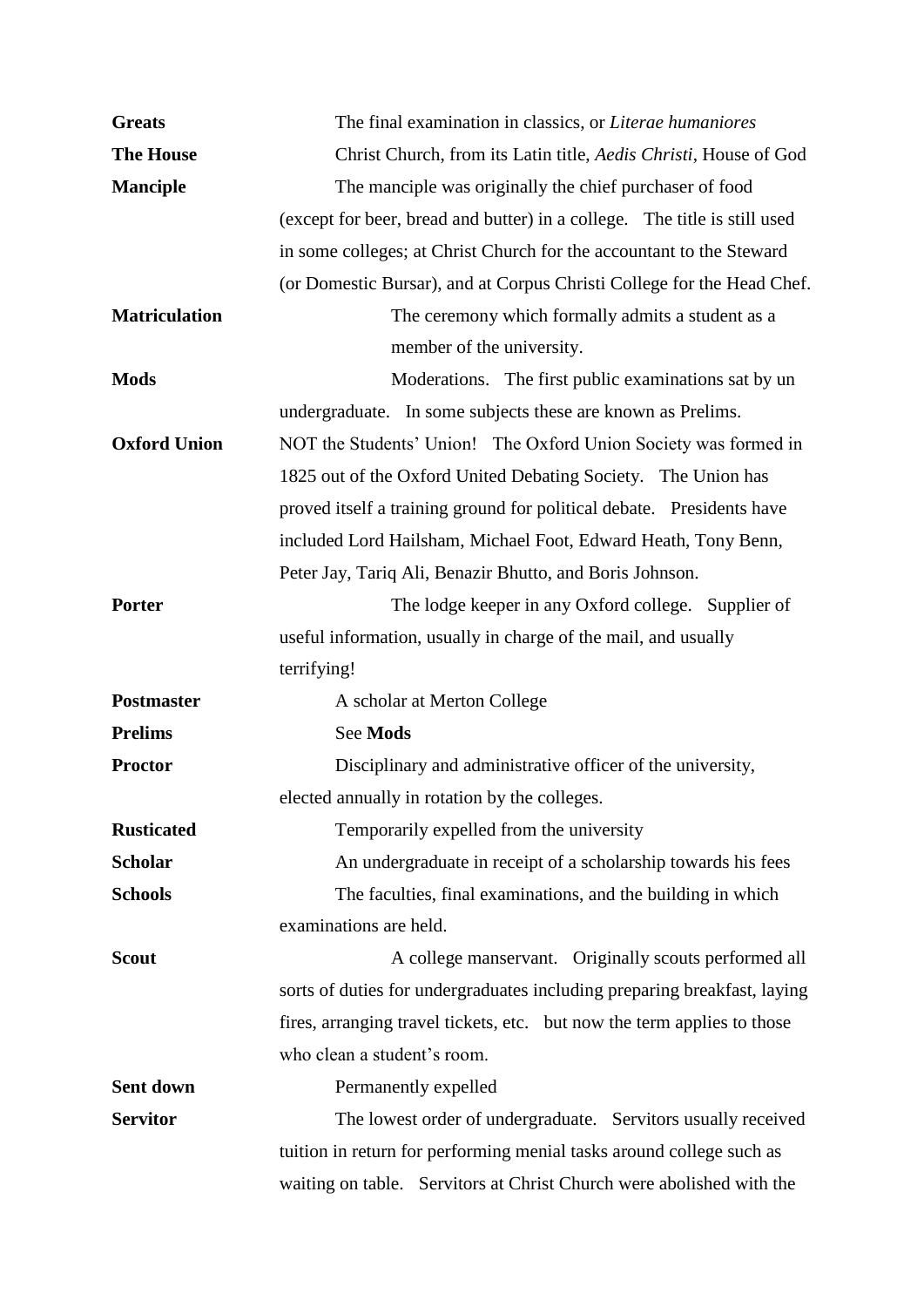|                        | new constitution in 1867.                                                                         |  |  |  |  |
|------------------------|---------------------------------------------------------------------------------------------------|--|--|--|--|
| <b>Steward</b>         | In most colleges, the man in charge of the college bar, but at                                    |  |  |  |  |
|                        | Christ Church, the Steward is the Domestic Bursar in charge of all                                |  |  |  |  |
|                        | matters relating to bed and board, conferences, catering, etc.                                    |  |  |  |  |
| <b>Student</b>         | Since 1867, a Student at Christ Church (always spelt with an                                      |  |  |  |  |
|                        | upper-case 'S') has been the same as a Fellow. Prior to this, a Student                           |  |  |  |  |
|                        | could be an undergraduate or a very senior member of the college in                               |  |  |  |  |
|                        | receipt of a stipend for life subject to a few basic requirements.                                |  |  |  |  |
| <b>Subfusc</b>         | The 'uniform' required of any member of the university for                                        |  |  |  |  |
|                        | official occasions including examinations. Usually a dark suit, white                             |  |  |  |  |
|                        | shirt, and white bow tie, worn with an academic gown and cap.                                     |  |  |  |  |
| <b>The Other Place</b> | Cambridge                                                                                         |  |  |  |  |
| The Bird and Baby      | The Eagle and Child pub on St Giles which was once the meeting                                    |  |  |  |  |
|                        | place for the Inklings, a writing society whose members included<br>J.R.R. Tolkien and C.S. Lewis |  |  |  |  |
|                        |                                                                                                   |  |  |  |  |
| The High               | The High Street                                                                                   |  |  |  |  |
| <b>Torpids</b>         | Rowing races which take place in February. The term 'torpid'                                      |  |  |  |  |
|                        | originally referred to a college's second VIII. The races were less                               |  |  |  |  |
|                        | highly considered than the summer Eights.                                                         |  |  |  |  |
| <b>Treasury</b>        | At Christ Church, the Estates Bursary; the office which looks                                     |  |  |  |  |
|                        | after all the college's financial matters.                                                        |  |  |  |  |
| <b>Visitor</b>         | All the older colleges have a Visitor to whom the Governing                                       |  |  |  |  |
|                        | Body may turn in cases of insoluble dispute. At Christ Church, as a                               |  |  |  |  |
|                        | Royal foundation, the Visitor is the Monarch.                                                     |  |  |  |  |